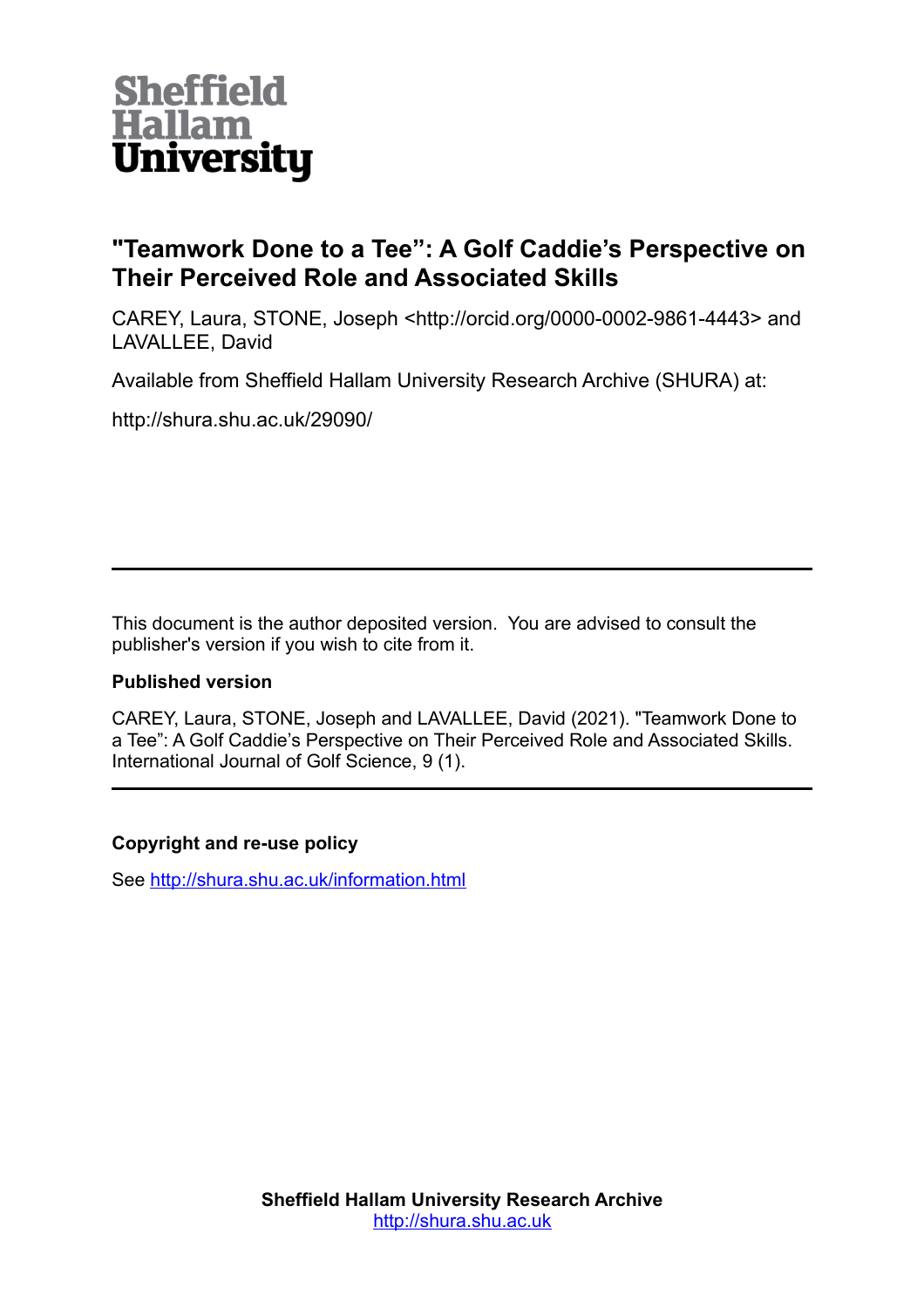#### **PUBLISHED PAPERS**

# **"Teamwork Done to a Tee": A Golf Caddie's Perspective on Their Perceived Role and Associated Skills**

Laura M Carey<sup>1</sup>[,](https://orcid.org/0000-0002-9861-4443) Joseph A Stone<sup>1</sup> (D, David Lavallee<sup>2</sup>

 $^1$  Sport and Physical Activity Research Centre, Sheffield Hallam University,  $^2$  School of Applied Sciences, Abertay University; Department of Physical Education and Sport Sciences, University of Limerick; School of Health Sciences, University of Canterbury Keywords: social support, perceptual expertise, golfer-caddie partnership

International Journal of Golf Science

Vol. 9, Issue 1, 2021

### **Objectives**

This study explored what caddies perceive as their role and the associated skills required to support golfers.

#### **Method**

Semi-structured interviews were completed with seven Professional male caddies from the United Kingdom (3 Caddies) and USA (4 Caddies). Interviews were audio recorded, transcribed and reflexive thematic analysis performed.

#### **Results**

Thematic analysis generated twenty-one lower-order themes and six higher-order themes, which were organised into three dimensions; (i) the demands of being a caddie; (ii) caddie's expertise to do the role; and (iii), importance of support.

#### **Conclusion**

Caddies demonstrate expertise in a range of areas from perceptual to intrapersonal skills when developing and maintaining effective golfer-caddie partnerships. Our findings highlight the skills the caddies require are role dependent. The findings from this study have implications on understanding future training needs for caddies in relation to maintaining effective golfer-caddie relationships and best practices to support caddies.

A golf caddie is a person hired to carry clubs, rake bunkers, and provide other assistance, including on course support with shot selection and off course support with planning and preparation (Coate & Toomey, 2014). Lavallee, Bruce, and Gorely (2004) developed a four-component model detailing the role of a caddie which includes: a technical and psychological role (e.g., optimising the golfer's psychological state); supporting the golfer with his/ her final decision on what stroke to play; friendly role with a sense of being familiar and close to one another; and helping the golfer focus on the present. Further research has found caddies help to optimise the golfer's psychological state through helping the golfer to maintain their focus, provide a distraction preventing the golfer from dwelling on past mistakes or ruminating, and for maintaining and maximising flow states (Swann et al., 2015). Importantly, an effective golfer-caddie partnership has been shown to help golfers to improve their performance by one stroke per round, after controlling for other conditions (e.g., skill level of the golfer, tournament round, weather and course changes) (Coate & Toomey, 2014). Therefore, a caddie has become an integral part of a golfer's pursuit of a successful performance (Coate & Toomey, 2014; Swann et al., 2015).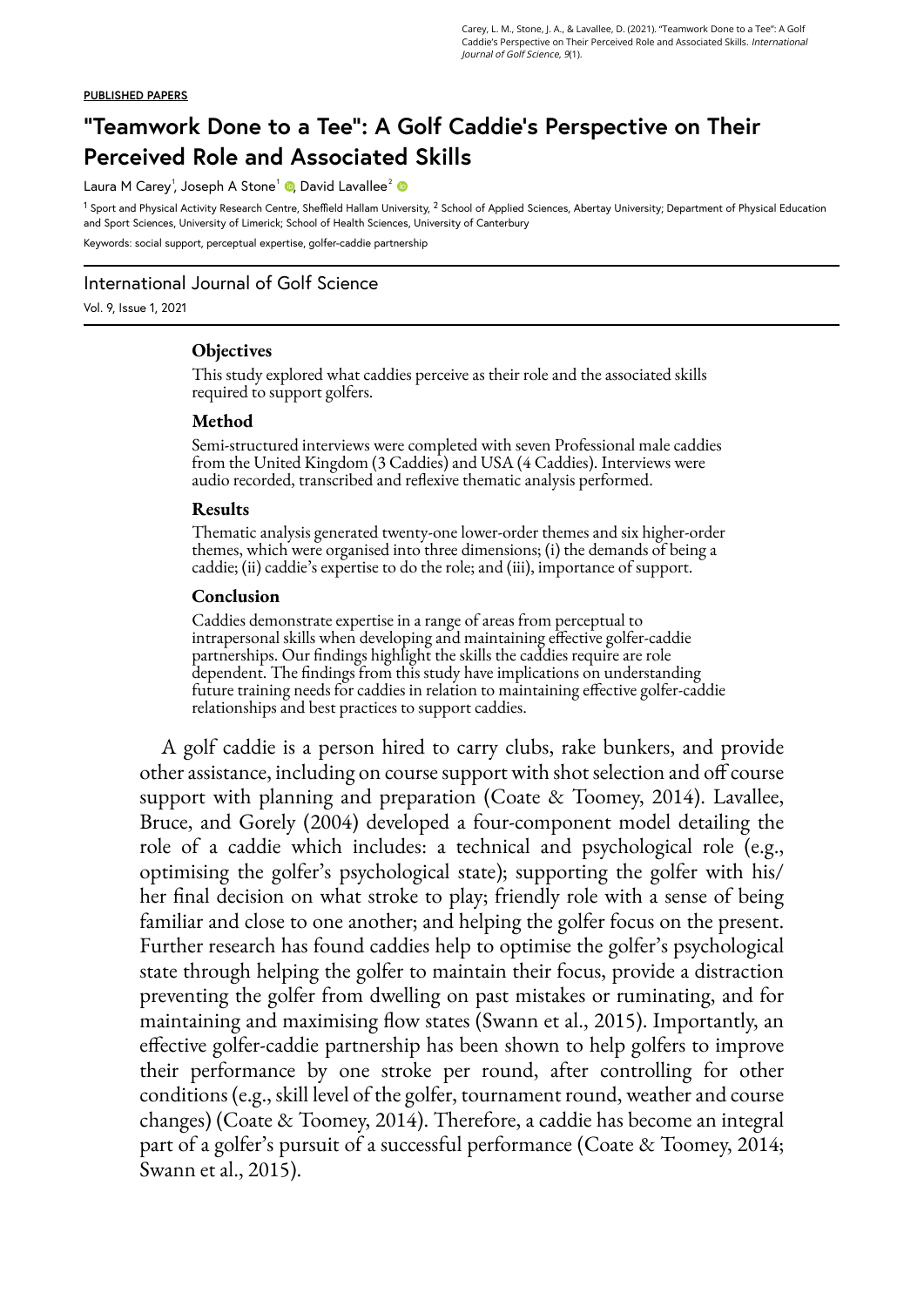The partnership between a golfer and caddie is collaborative, although there is a power imbalance underlying the working partnership. The Tour golfer (professional golfer who travels internationally to compete in golf competitions) is enabled to make their decision on whom they seek to hire, the specifics of the agreement terms and if they want to terminate the contract (Mull, 2019). The employment contract between the golfer and caddie is unique and largely ungoverned as the PGA Tour does not interfere with the caddie/ golfer employment relationship (Mull, 2019). Typically, the Tour golfer and the caddie agree to the common arrangement of \$1,000 to \$2,000 base salary for the week and then a percentage of the overall winnings by the Tour golfer, ranging between 3-10% (Mull, 2019). One of the main challenges to the golfer-caddie relationships is that golfers only earn money when they win and often 90% of those playing on the Challenge Tour each year either make no money or lose money in their pursuit of a career in professional golf (Fry & Bloyce, 2017). Similarly, when caddies support golfers during their round at a golf clubs/resorts, it is not a given that the golfer will pay gratuity or in some cases the recommended fee for a caddie. Therefore, these conditions create an insecure environment for caddies which can lead to financial difficulties, effort-reward imbalance, and high job insecurity. Hence, it is relevant to explore why caddies continue to undertake such a role and what skills a caddie uses to develop and maintain a relationship with a golfer so they can tailor their specific instruction within a short time period to help achieve performance success and to preserve the longevity of the relationship.

In line with other sports (Stone et al., 2020), contemporary methods such as the constraints-led approach have started to emerge in golf to guide practice and performance (Renshaw et al., 2020). The constraints-led approach is underpinned by the theoretical framework of Ecological dynamics theory, which highlights the the importance of complex, dynamic interactions in person-environment relationships (Davids et al., 2015). What is notable in this specific case of caddies, is that they do not perform the movement (i.e., the golf shot). Therefore, to inform their decision-making caddies have to skilfully attune to both the relevant action capabilities of the golfer and how these action capabilities will interact with environmental properties (e.g., physical characteristics, psychological, emotional, and social processes) (Chow, 2013; Seifert et al., 2013). Therefore, it is essential that the caddie and golfer have the same intentions otherwise the information given to the golfer from the caddie might not be relevant (Cordovil et al., 2009; Seifert et al., 2014) or could be inaccurate leading to a decrease in performance. This is supported further, as familiarity (i.e., extent the golfer and caddie have worked together and know each other) has been found to be a moderator of the caddie-golfer relationship with increases of familiarity leading to more effective relationships (Lavallee et al., 2004) and a lack of familiarity leading to an ineffective relationship (Pilgrim et al., 2016). Likewise, research suggests golfers are reluctant to trust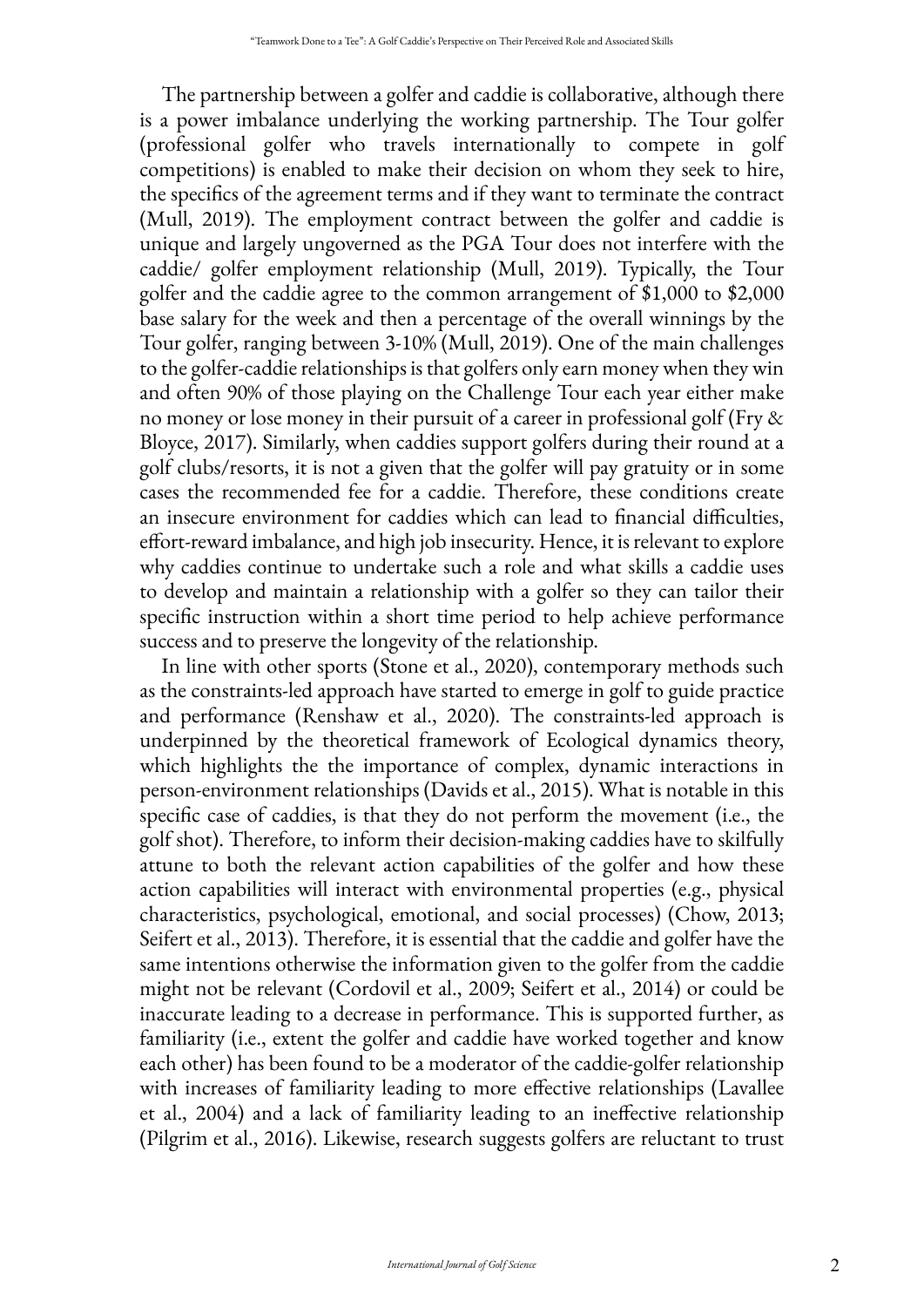an unfamiliar caddie and the lack of trust subsequently influences the role that the caddie can have, with reduced input in the decision-making process (Pilgrim et al., 2016).

To help develop trust and to increase familiarity, research has emphasised the importance of caddies being friendly and familiar with their golfer to improve the effectiveness of the relationship and subsequent performance (Jowett & Zhong, 2016; Pilgrim et al., 2016). More specifically, research has shown that caddies are required to have skills in interpersonal effectiveness to develop key relationship attributes including "getting to know one another", "reading the other as an open book", "viewing the world in similar ways", "understanding the same things", and "being on the same wavelength" (Jowett & Zhong, 2016, p. 109). The effectiveness and the quality of the relationship increases with time (Jowett & Zhong, 2016); however, it is not known what skills a caddie uses to develop and maintain an effective relationship.

In their role of supporting the golfer to make a final decision on shot selection, caddies are used as a source of support, often providing confidence and reassurance on their decision (Swann et al., 2015). Here, it is important to consider the role that the caddie plays (i.e., resort caddie or travelling caddie) as the specific roles potentially influence the interactions with the environment and the affordances (opportunities for action, Gibson, 1979) that are available to the caddie to help offer the golfer guidance. As Lavallee et al. (2004) highlights the type of information may vary depending on the golfer caddie relationships, with some caddies providing basic information on the distance to the flag whereas other caddies are far more involved in information gathering and decision-making processes including selecting the target and shot selection. The amount of advice and guidance in the decision-making process is likely affected by the skill level and experience of the caddie engaging in a specific environment (i.e., a specific golf course), which can influence an individual's *field of affordances* (defined as "the affordances that stand out as relevant for a particular individual in a particular situation"; Bruineberg & Rietveld, 2014, p. 2). The role of the caddie may also influence the landscape of affordances (*cf*. 'affordances available'; Bruineberg & Rietveld, 2014, p. 2). For example, an affordance landscape would be considered more limited in a situation whereby a caddie predominantly caddies in one place with one individual. The richness of the affordance landscape would increase when caddies are asked to caddie for multiple people or travel to caddie on a range of courses. However, previous studies have been exploratory in nature and as such there is relatively little information available concerning what skills the caddies use to obtain the information required and then adjust the information for each golfer (Pilgrim et al., 2016).

Understanding how the caddie is gathering information to guide the decision-making process is critical as, research has found if the caddie was perceived as competent, the golfer's trust in the caddie would subsequently be increased and this may negate the need for a pre-existing relationship and increase the effectiveness of the working relationship (Pilgrim et al., 2016).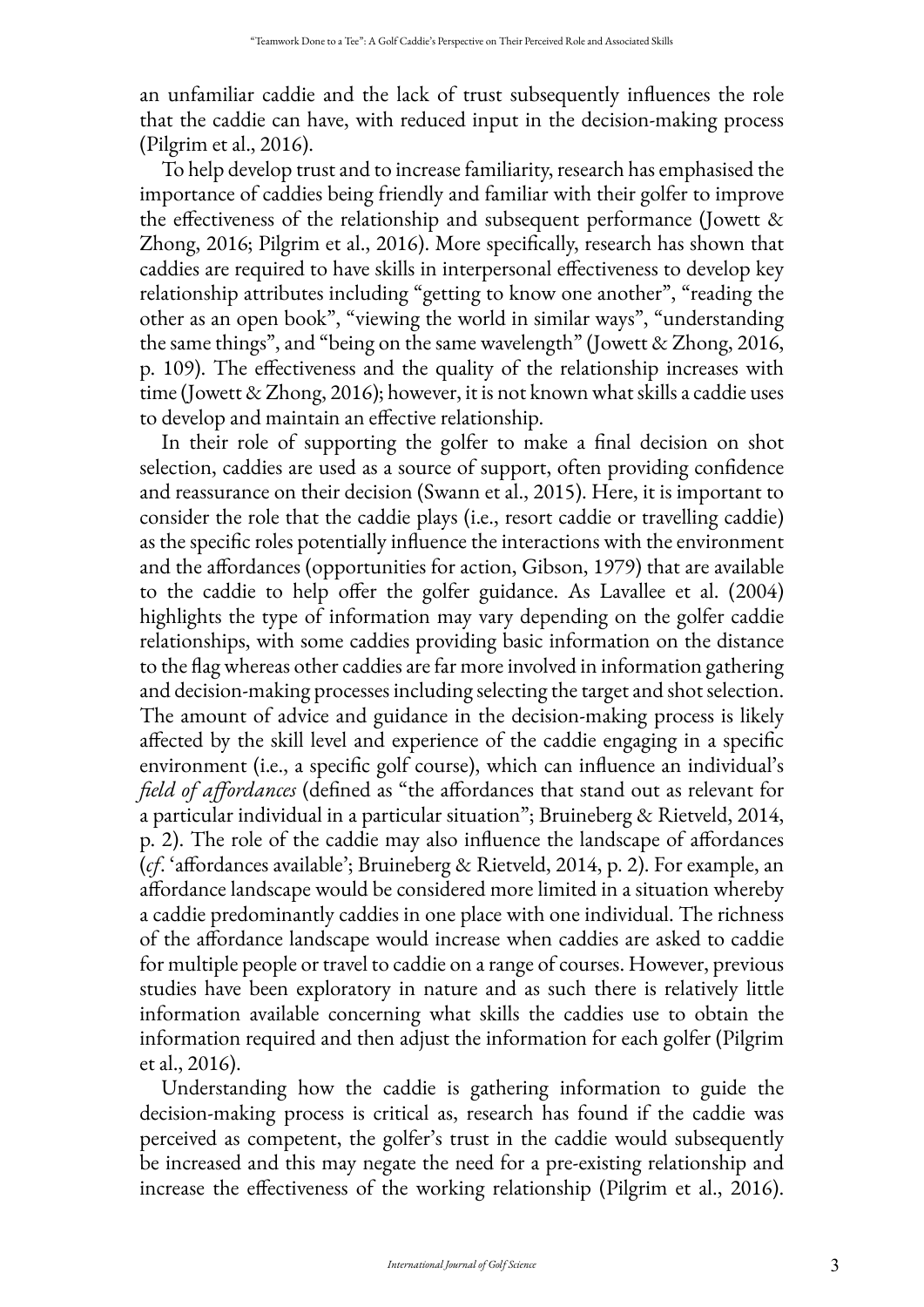Additionally, all caddies and the golfers in Jowett and Zhong (2016) study reported conflicts/disagreements between the golfer and caddie during the relationships with the majority of the disagreements centred around shot selection. It is therefore of interest to explore what skills a caddie uses in both familiar and potentially less familiar environments, especially in situations whereby caddies have limited time to get to know their golfer's action capabilities or the course.

The majority of previous studies have explored the relationship from the golfer's perspective, with little attention being paid to what skills the caddies use during the decision-making process from a perceptual point of view and the access and use of support. As a starting point, caddies' interviews using stimulated recall (Lyle, 2003; Patton, 2002) would help to provide rich data to encapsulate the variety of individual differences in caddie and golf partnerships and how caddies develop their expertise and any potential support they require. The present study therefore aimed to sample experiential knowledge of experienced caddies, firstly, exploring what caddies perceive as their role in supporting the golfer, and secondly, what skills they believe are required to develop and maintain an effective golfer-caddie relationship.

### **Method**

# **Research design**

This study was informed by relativist ontology and constructionist epistemology, which are underpinned by an interpretive paradigm (Smith & Sparkes, 2016). The study presents opportunities for interviewees to share their experiences to provide rich insights in describing events relevant to personal experiences, enabling an in-depth exploration of their current practice, how their expertise has developed and the current demands (e.g., Cooper & Allen, 2018; Jacobs et al., 2016).

# **Participants**

To ensure the anonymity of caddies and their associated clubs (employers) details pertaining to club and caddie organisations are not outlined and pseudonym are used. However, for context, interviewees had worked within resort golf clubs and also have experience of caddying for International Juniors and Tour Professionals. A purposive sample comprised of seven Professional male caddies who worked at golf clubs and resorts in the UK (3 Caddies) and USA (4 Caddies) and who have all caddied at International Competitions. All caddies have experience of developing consistent partnerships with golfers, including caddying for the same golfer multiple times over the course of a year(s). The caddies had a mean age of  $46.29$  ( $\pm 15.07$ ) years old. The mean time spent caddying was  $10.00$  ( $\pm$ 5.63) years. This study was approved by the host Institutional Research Ethics Committee and all interviewees provided informed consent prior to their participation.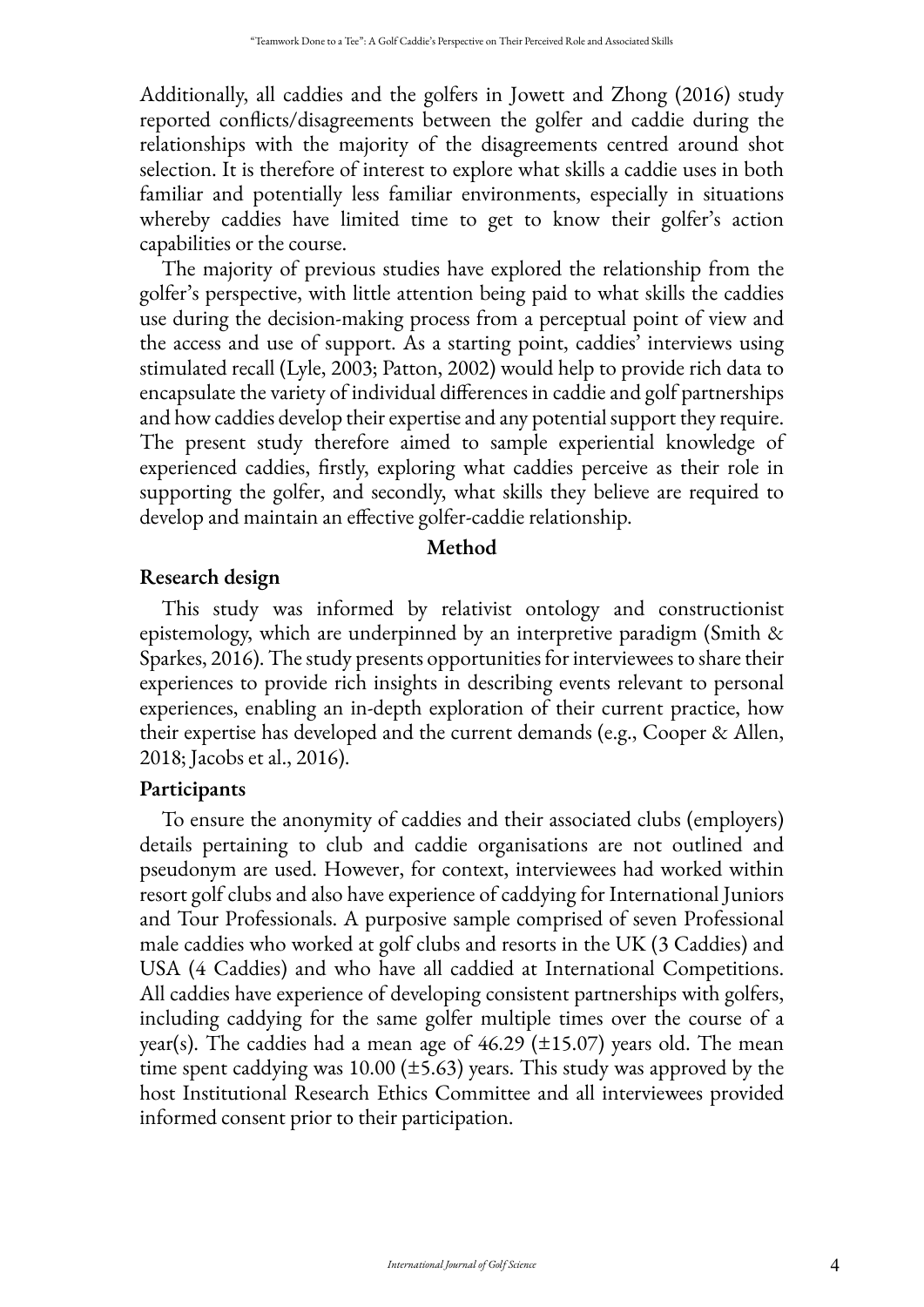## **Data Collection**

Prior to beginning each interview with the participant, the aims of the research study were discussed, at the same time assuring confidentiality, anonymity, and the freedom to withdraw at any stage. All interviews were performed via video call at a convenient time for the participant. Each interview was recorded via the online video platform and there were no connection problems throughout the interviews. Interview lengths ranged between 40 minutes and 1 hour and 7 minutes (average interview time was  $50 \pm 10$ minutes). A backup voice recording was made using an Olympus WS-853 digital voice recorder. Recordings were transcribed verbatim, and the subsequent transcript was sent to each caddie. All caddies confirmed the transcripts were an accurate and true reflection of the interview, prior to data analysis.

For the interview, a semi- structured interview guide was theoretically derived from literature (Lavallee et al., 2004; Pilgrim et al., 2016). The interview guide was piloted on two golf caddies to ensure that conversations in the interviews flowed naturally (Turner, 2010) and to check for timings of the interview. The interview guide was spilt into seven sections; (1) demographics; (2) caddie background; (3) new golfer partnership; (4) caddie role on course; (5) perceptual expertise and decision-making; (6) caddie role off course; (7) caddie support. Lasty, time was given for the interviewee to ask any questions or expand on any further comments before the interview finished. The guide ensured that participants were asked the same set of fundamental questions while allowing them to lead the conversation, elaborate, and discuss their unique experiences (Gill et al., 2008). Probe questions were used at appropriate times to encourage participants to articulate and expand on responses (Gill et al., 2008).

# **Data Analysis**

A reflective thematic analysis was conducted due to its suitability in extracting rich descriptive accounts and for identifying common themes across interviewee cases (Braun et al., 2017). The original transcripts were imported into NVivo 11 (Qualitative Solutions and Research International, Victoria, Australia). Accepting that theory-free knowledge cannot be achieved (Guba & Lincoln, 2005), a pragmatic line was followed that included employing inductive and deductive approaches (Braun et al., 2017) to analyse the recorded data set as outlined below. In line with Braun and Clarke (2006) framework for thematic analysis procedures, the first coding stage was initially undertaken by the lead author to ascribe basic meaning to the data. For example, caddies in some cases expressed clear meaning without the application of a theoretical lens to interpret (e.g., the code being outdoors and active was labelled to the extract *"You know, it's being outdoors and the people you meet, that what keeps you going" (Adrian).* In contrast, other experiences caddies expressed were interpreted from a theoretical position, such as using the authors knowledge of ecological dynamics related to perceptual expertise "*Listen, when I step in and say I got 120 yards but I'm feeling wind into me, let's go with one more club" (Felipe)*.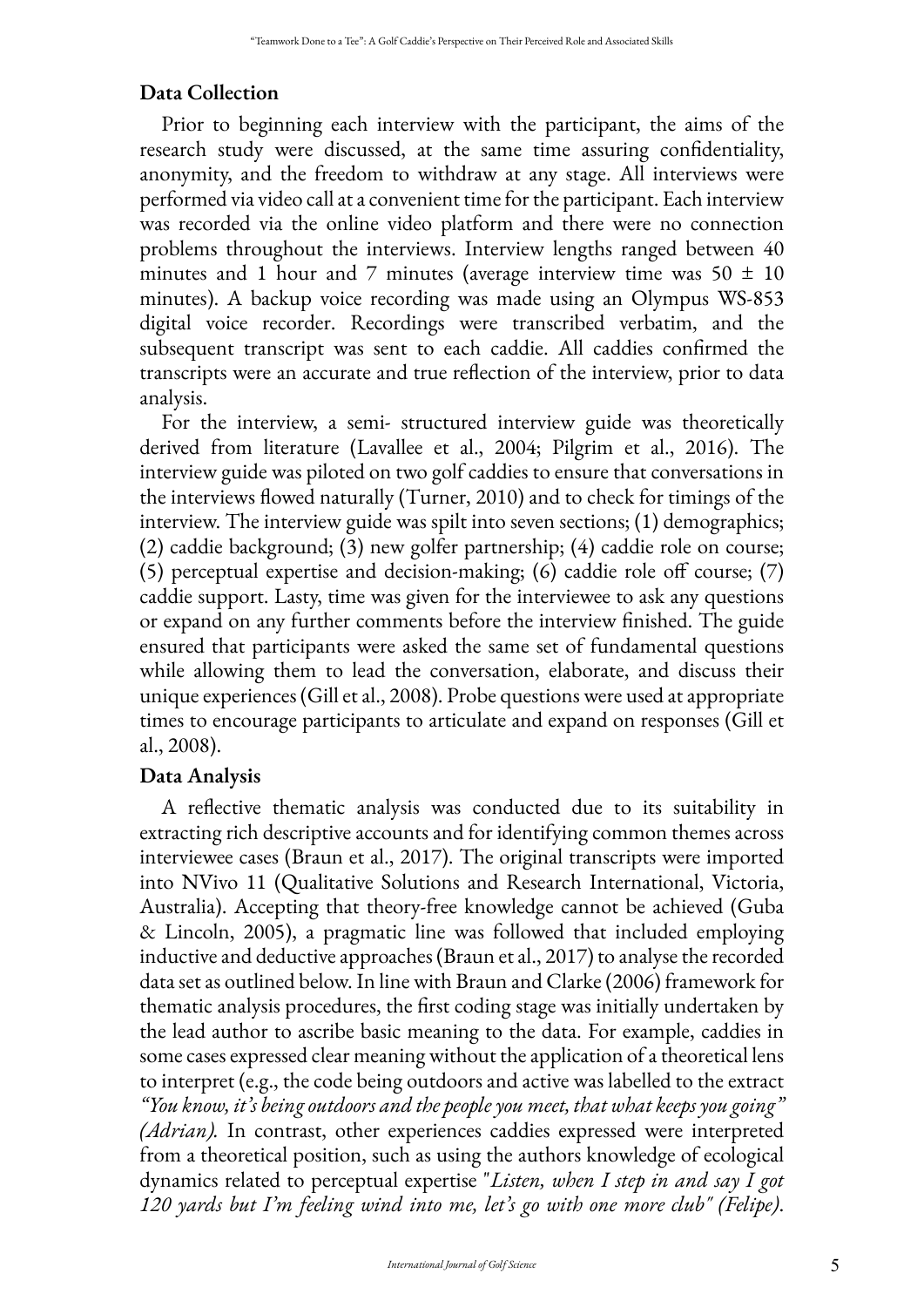Codes from all transcripts were then organized into clusters and grouped into constructed themes. These themes were then evaluated against original data exacts to check they represented the titled theme. The second author then acted as a critical friend in developing and refining the themes by critiquing and questioning the structure and content of previously constructed themes and revising and renaming if appropriate.

# **Rigor and Trustworthiness**

We endeavor to provide good practice in qualitative research and maintain trustworthiness, accepting the view that universal criteria are included in a socially-constructed list of characteristics (McGannon et al., 2019). First, purposive sampling was adopted to ensure that the most appropriate caddies were recruited to fully address the research question. Methodological rigor was facilitated by conducting two pilot interviews with experienced caddies to evaluate format flexibility and sequencing of interview questions in the context of the interviewee group. From a relativist perspective, the authors accept that subjectivity can influence data interpretation. To encourage reflexivity on the first author's presuppositions and how they may have impacted on the construction of knowledge, the second and third authors acted as "critical friends" (i.e., an evaluative process of critical dialogue between co-investigators to challenge interpretations made) to provide a sounding board for reflection and exploration of multiple and alternative explanations for emerging data (Smith & McGannon, 2018).

It is important to acknowledge that the personal biography of the research team was a motivation for undertaking the current study. Each author has worked within academic, practical and applied scientific contexts in the topic area of the research. Therefore, it was accepted that this prior knowledge would influence the findings. The authors have attempted to illustrate sincerity by being transparent about their biases and motivations, challenging whether they are well-suited to explore the topic of interest, and, how these factors may have played a role in the methods (Tracy, 2010). The final criteria that we would like this research to be judged on is credibility and, in particular, thick description of the data. By providing thick descriptions of the data that offer enough detail to enable readers to come to their own conclusions (Smith, 2017), we aim to demonstrate both the complexity, and the specificity of our interpretations of the caddies' experiences (Sparkes & Smith, 2014).

## **Results and Discussion**

The aim of this exploratory study was to examine the role of a caddie in the golfer-caddie partnership with a particular focus on the expertise the caddies believe were critical in their associated role. Thematic analysis generated in 21 lower-order themes and six higher-order themes, which were organised into three dimensions (see [Figure 1](#page-7-0)). The findings and discussion are presented in three sections, based on the dimensions constructed. First, we discuss the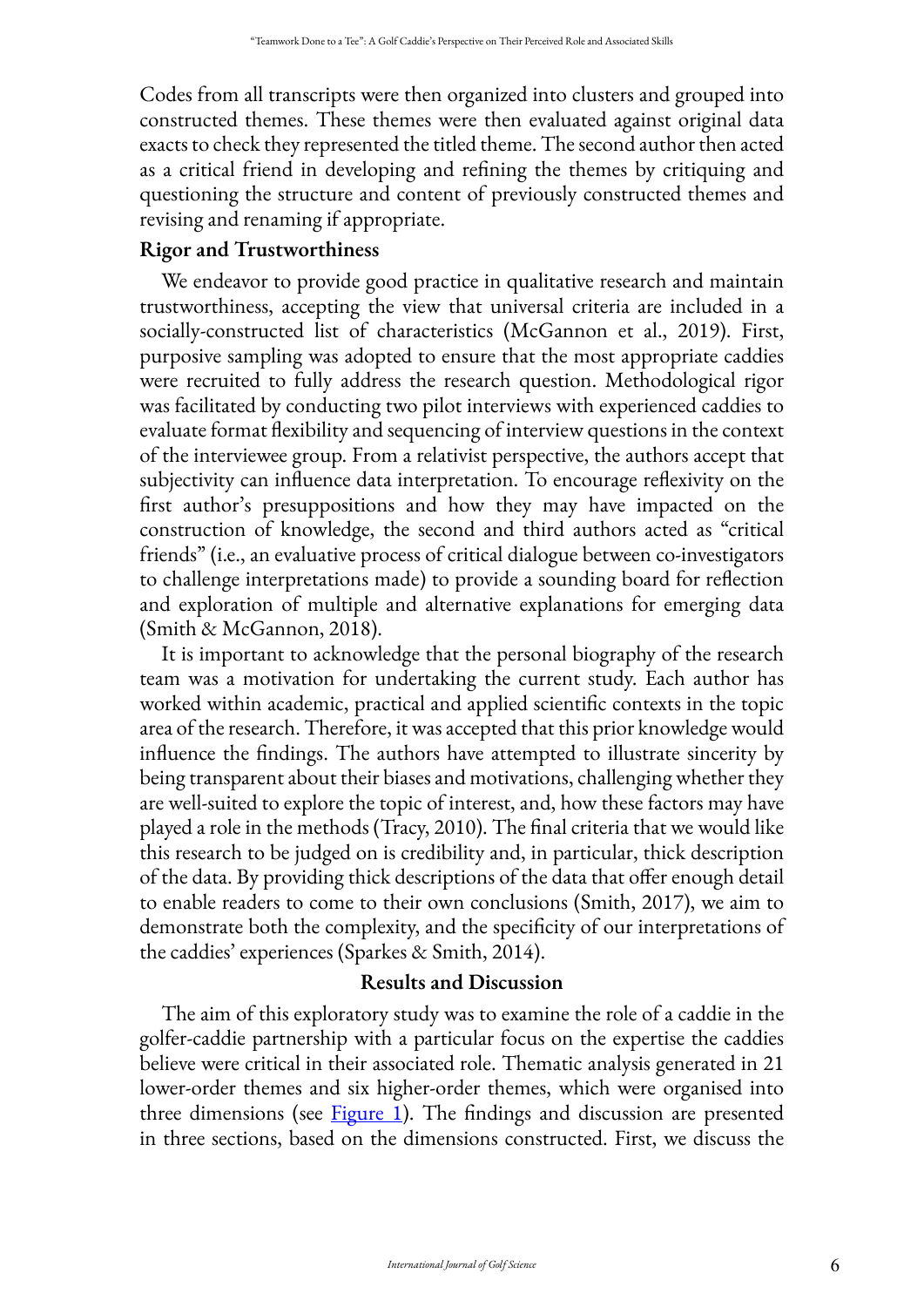<span id="page-7-0"></span>Figure 1. Thematic map displaying the lower order, higher order and dimensions of the data set.

| Lower Order                                      | <b>Higher Order</b>       | <b>Dimension</b>                       |
|--------------------------------------------------|---------------------------|----------------------------------------|
| Being outdoors and active                        | Great outdoors            | The role and demands of being a caddie |
| Providing an experience                          | Providing an experience   |                                        |
| Caddie role                                      |                           |                                        |
| Earning your keep                                |                           |                                        |
| Instability                                      | Money on the mind         |                                        |
| Motivation                                       |                           |                                        |
| Perception of fees                               |                           |                                        |
| Caddy experience                                 |                           | Caddie's expertise to do the role      |
| Experiential knowledge                           | Perceptual expertise      |                                        |
| Perceptual Expertise - knowing the<br>individual |                           |                                        |
| Perceptual expertise - unfamiliar<br>situations  |                           |                                        |
| Perceptual expertise - competition<br>planning   |                           |                                        |
| Preparation                                      |                           |                                        |
| Training and qualifications                      |                           |                                        |
| Bond                                             |                           |                                        |
| Dealing with mistakes (caddie)                   | Golfer-caddie partnership |                                        |
| Managing the partnership                         |                           |                                        |
| Partnership                                      |                           |                                        |
| Players needs and goals                          |                           |                                        |
| Repeat partnerships                              |                           |                                        |
| Support from others                              | Support                   | Importance of support                  |

factors underpinning the role and demands of being a caddie. We then outline the caddies' skills and expertise. Finally, we explore the need for and importance of support.

## **The Role and Demands of Being a Caddie**

Within the dimension, three higher-order themes were generated, *great outdoors*, *providing an experience,* and *money on the mind*. The higher-order theme of *great outdoors* consisted of one lower order theme. The higher- order theme of *providing an experience* consisted of two lower-order themes. The final higher-order theme of *money on the mind* consisted of four lower-order themes.

**Great outdoors.** All the caddies reported that they enjoyed the aspect of being in the outdoors and having an active job as Adrian<sup>1</sup> highlights:

*"You know, it's being outdoors and the people you meet, that what keeps you going".* (Adrian)

<sup>1</sup> All caddie names used in the results and discussion section are pseudonyms.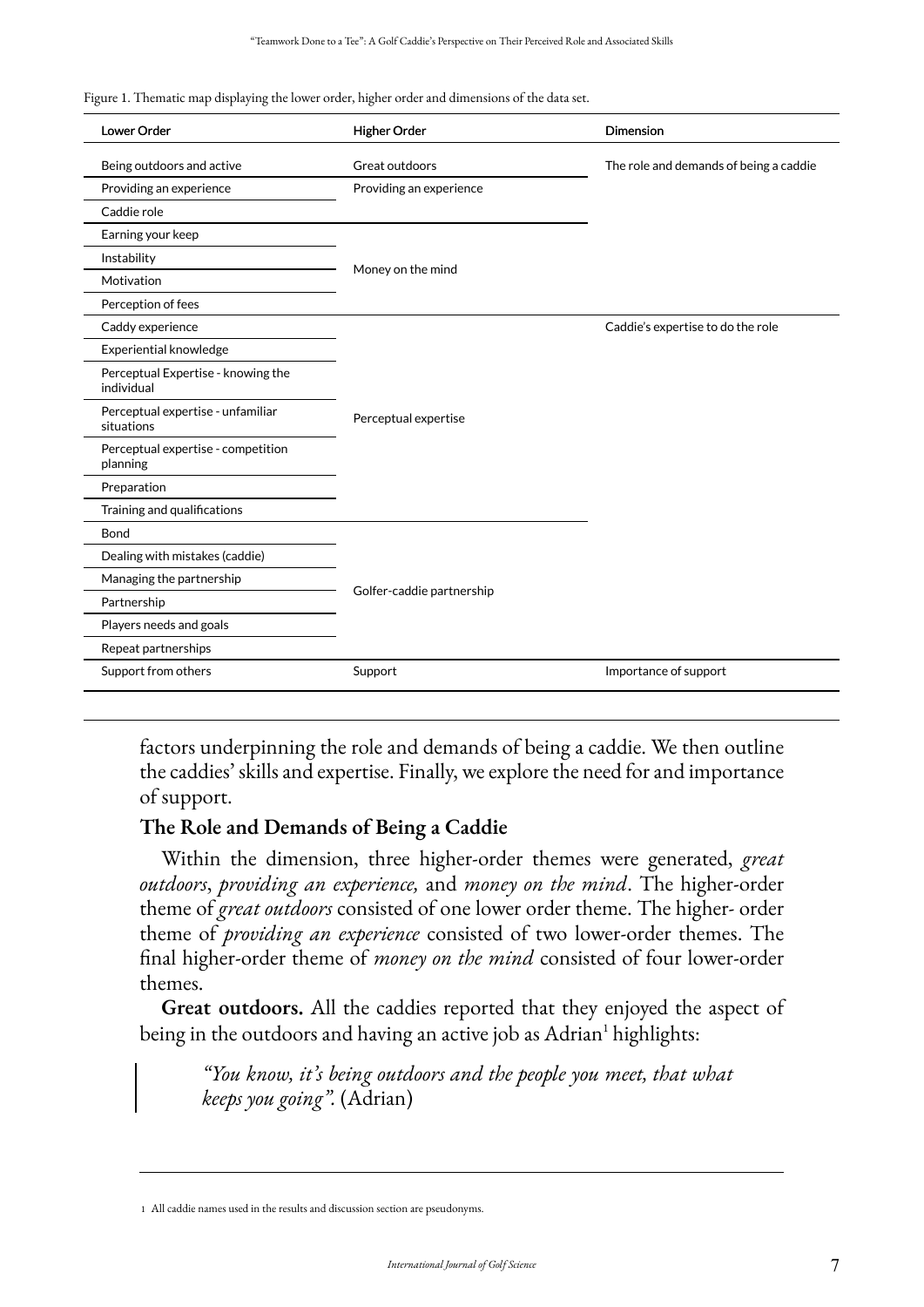The outdoor aspect of the job was a motivator for the role; however, poor weather was a source of stress as Adrian continued:

"*The worst day for us is anytime it rains. Because players are going to play no matter what. So, it's very miserable in the rain."*  (Adrian)

This is consistent with previous research that demonstrated weather was a situational factor that influenced decision-making and acted as a moderator for the caddie-golfer relationship (Lavallee et al., 2004).

**Providing an experience.** Throughout the interviews it was evident the caddies felt a sense of responsibility to ensure their player had a good experience and were aware that their role was underpinned by providing a service to their player(s). All the caddies were motivated to help the golfers enjoy their golf and reflected when the golfer played well it also enhanced their experience as a caddie, as Craig outlines:

*"The emotion that you get is just if you're helping him and he just sinks a 30-foot putt on your advice, I don't think your feet are touching the ground when you are walking to the next tee box*  (Craig)."

**Money on the mind.** The caddies spoke about how performance accomplishments were linked to financial reward and longevity of the relationship consistent with Jowett and Zhong (2016) findings. Although the caddies also spoke about turning down work or the potential to turn down work if they did not feel they had a good relationship with the player as Felipe described:

*"Listen, when I step in and say, "I got 120 yards but I'm feeling wind into me, let's go with one more club" and then they hit it long, I will own up to it. "Hey, I'm sorry, I made a mistake, that's my bad, I felt wind". But actually, on the tournament side, if they're good players they know it's their decision, I am just there for advice, they're the guy that grabs the club. If somebody gave me a hard time about that I probably, wouldn't caddie for them for very long*  (Felipe)."

Some of the potential worries the caddies had with money were linked to when working as a resort caddie and how uncontrollable influences such as i) weather, ii) potential physical limits of an active job and iii) lack of clarity around what fee a caddie received) influenced potential wages as Mike expresses:

"*The most stressful and frustrating thing for a caddie, is not being able to control, any, any factor about whether you actually are able to work* (Mike)."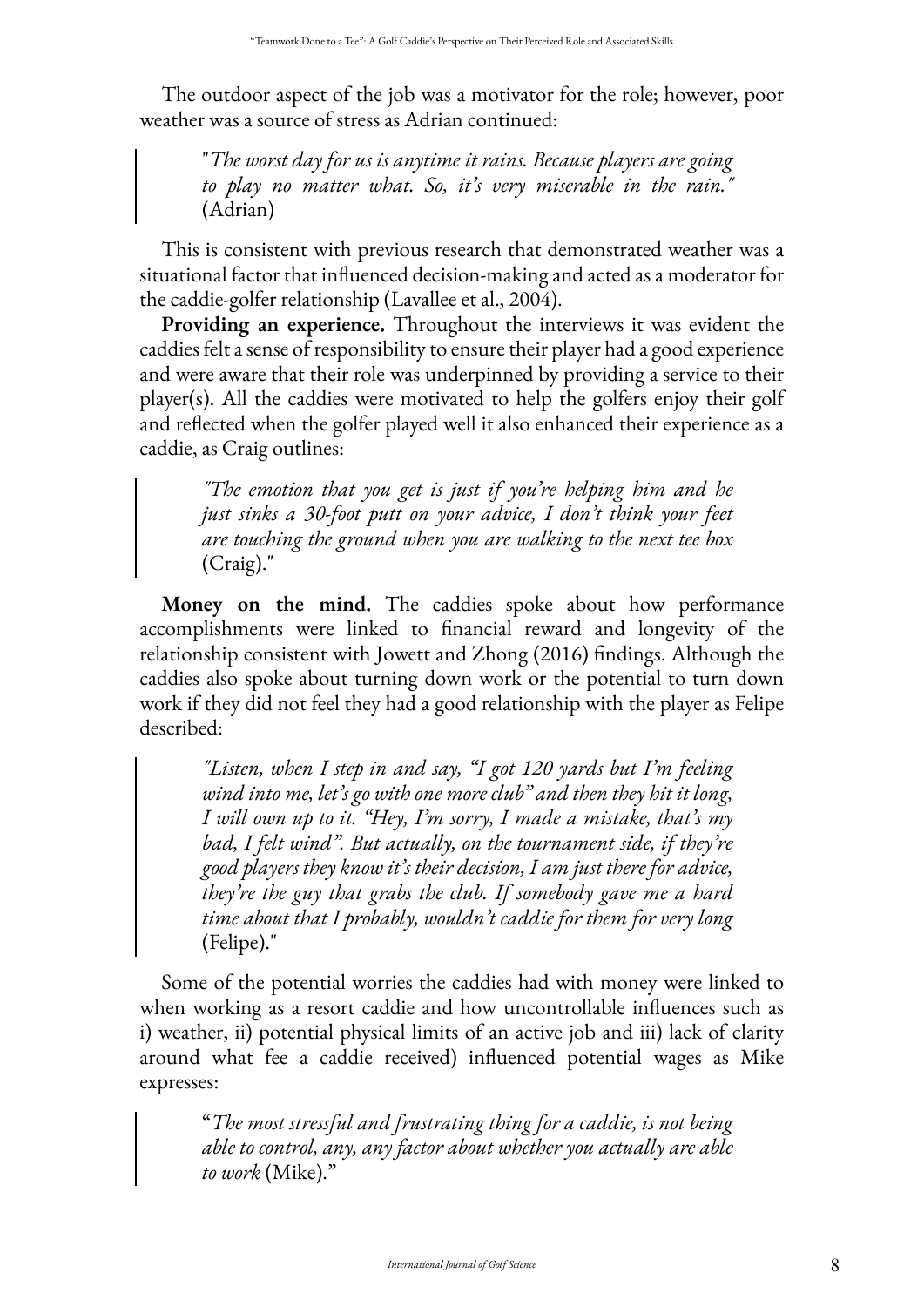From the caddies' perspective, good communication within management structures and maximising work during optimal weather conditions including travel could limit some of the immediate worry, as Mike concluded "*You make hay while sun shines as a caddie"* although the long-term implications of these working conditions would require future explorations. It was of note that all the caddies had supplementary paid work related to golf whether that be in management, media or caddying at club and for a travelling player.

# **Caddie's Expertise to Do the Role**

Within the dimension, two higher-order themes of *perceptual expertise* and *the golfer-caddie partnership* were constructed. The higher-order theme of *perceptual expertise* consisted of seven lower-order themes. The higher-order theme of golfer-caddie partnership consistent of six lower-order themes.

**Perceptual expertise.** Consistent with other research outlining the role of the caddie (Lavallee et al., 2004) the caddies would spend time pre, during and post a round with a player providing technical, physical, and psychological support to their player. What is evident from the interviews is that caddies have invested a considerable amount of time to become knowledgeable and prepared about the course(s) they work/travel too. As *Jack outlines* this included *formal learning*:

*"We get a PCA certificate so once they've completed their training, you get, it's a Professional Caddie Association* (Jack)."

*As well as on the course preparation:* 

*"You need to give them the facts, so that's preparation really. Before you start your first round on a golf course, I think you should know for each hole where your ideal landing spot is, where you want to hit it, then how far it is to the green from there. So, when you are on the tee, you can tell these people, if it's their 1st time or if it's their 100th time. Then when you get onto the green, it's always a bit different with different reads, you've got to have the information ready if they would like it, if they don't that's fine, but as long as you've got it ready then you know what the story is, and you can be prepared if they do catch you off guard* (Jack)."

The course preparation seemed to form two main functions. Firstly, being prepared was something the caddies relied on to form the main source of selfefficacy in their role. This is consistent with coaches who cited being prepared was one of their main sources of self-efficacy (Chase et al., 2005). Secondly, this preparation helped the caddie to support their player to make appropriate decisions on shots and strategy as Jack continued:

*"So, to me it's kinda, provide them with your best plan is, what you think they should do, maybe like the best line off the tee box, or a slightly safer line, then where you would like them to position it, with what club, how far they want to hit it* (Jack)."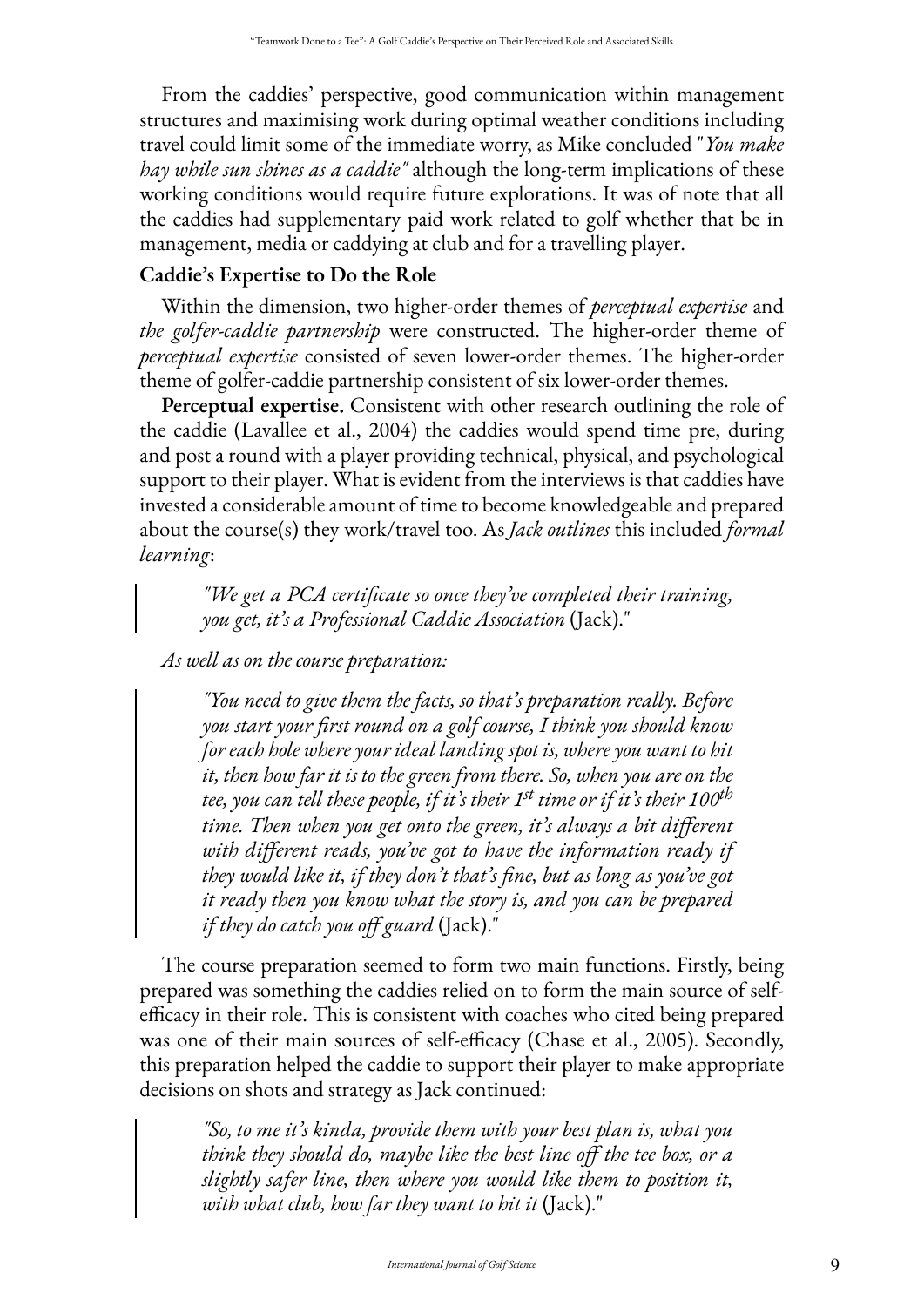The caddies then adapted this information based on the player, the weather, and pin position to provide specific on course guidance. Often and especially when the caddie is working with a new player or on an unfamiliar course (representative of a situation whereby there is an increase in the richness of the affordance landscape and decrease in skilled intentionality; Bruineberg & Rietveld, 2014), the caddie will move on to the next spot to gather information to plan ahead of time. By moving ahead, the caddie is gathering information (e.g., parameters of the shot, such as the distance, wind, direction, or line of a putt) fundamental to informing the player's decision making on shot strategy (Pilgrim et al., 2016). The extra time is giving the caddie a chance to 'perceive affordances' and gain information on functional properties of the environment so they can consider this relative to the action capabilities of the individual and set the task goal. This approach is similar to that reported in a study by Seifert, Cordier, Orth, Courtine, and Croft (2017) who found skilled climbers who did not have prior experience of the specific route used 'preview time' to become aware of functional properties of the environment and to become perceptually attuned to affordances. The information caddies gather when preparing is consistent with trying to achieve task goals. Behaviour emerges from a range of personal and environmental constraints under the boundary condition of a particular task or goal (Araújo & Davids, 2004; Davids et al., 2007). Craig discussed how he would start to gather information to guide decision making from the first interactions with the golfers:

*"…when they are warming up, I observe them so I get a feeling for what they can do and what they can't do. I will watch them hit tee shots, see which way the ball moves. I will watch him hit his iron shots. I will be making mental notes on how far he's hitting his irons…. Then we will wait until we get called to the 1st tee. At that particular time, I already have him pinpointed to where he's going to play from, for the day* (Craig)."

The caddies use the personal information, such as an individual's functional and action capacities to help guide decisions:

"*Myself and everybody I deal with we talk about numbers, yardage versus clubs, because I don't know how far somebody hits each of their clubs. So that, right there, saves me, as the caddie, from making any big error* (Adrian)."

Furthermore, Adrian also highlighted the importance of being perpetually attuned to environmental information (e.g., weather and specific task demands):

*"Yes, you always have to be aware if things play uphill or downhill and then even the wind, whether it's into the wind or downwind. I will tell you the hardest thing for people to comprehend is when you are in the wooded areas and you are trying to just pitch the*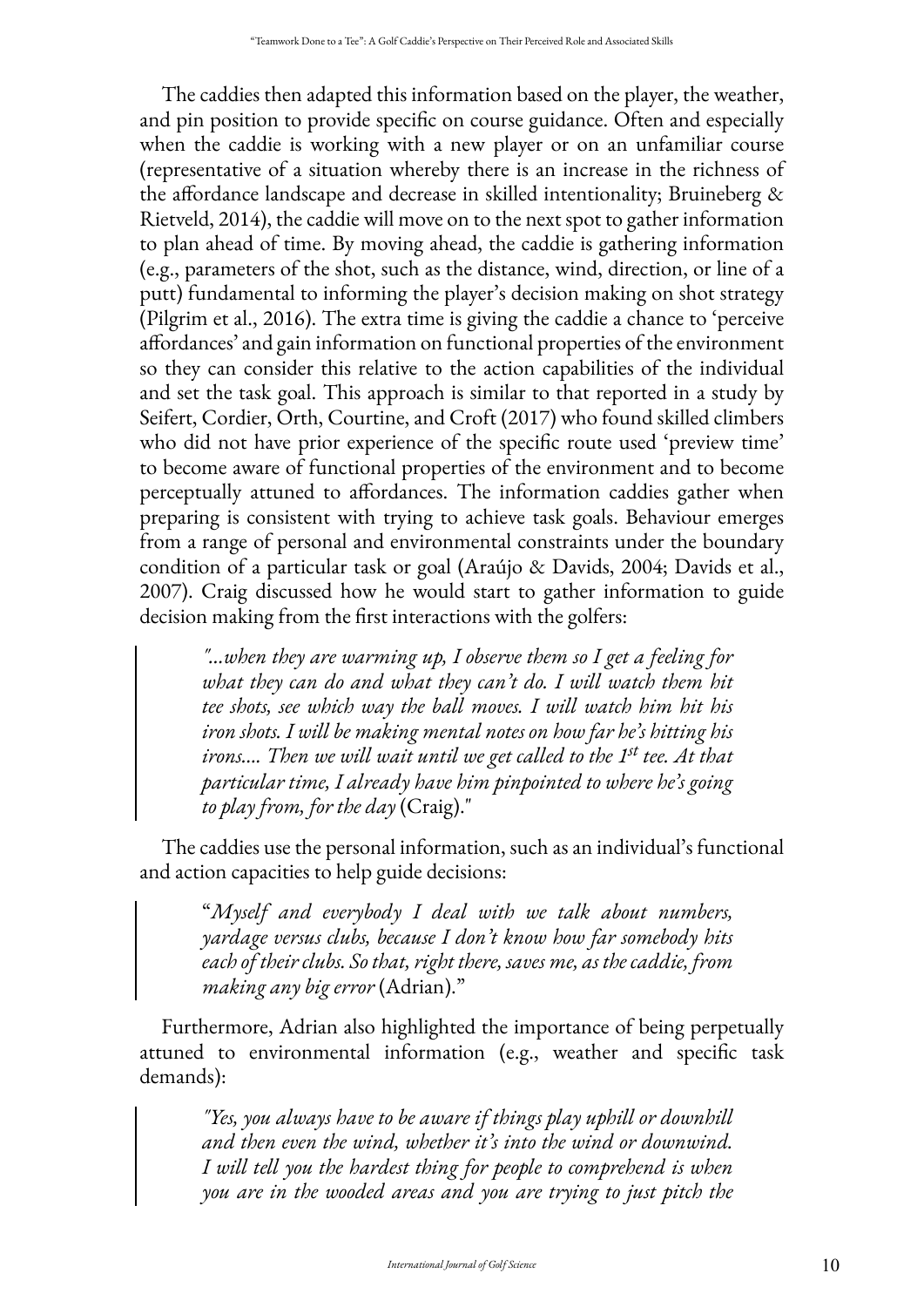*ball back into the fairway, and you tell the player you need to hit it 70 yards to get it out, to get back to the fairway, they will grab their sand wedge and not realise they can't hit the ball as high as their head, they got to hit something knee high. You got to explain to them 'you can't hit this club out the treeline, you got to hit something lower. So, you get a disadvantage, because they don't comprehend what you are trying to make them do* (Adrian)."

As the round goes on the caddie use their experience and learning from the player's responses as part of the attunement process to functionally achieve a task goal, notably the expectation to achieve the best score for each player (Araújo et al., 2009). It was apparent that familiarity between a golfer and a caddie did improve the caddie perception of the effectiveness of the decision making and also the bond the caddie had with the golfer:

*"If you happen to know the player from previous experiences, that gives you a massive advantage, because they know you are good at what you do. You know the golf course and they can trust you, because you know their game. If you are out with someone you have never seen before, it's very tricky to then give them advice on what club to hit, because you don't know exactly how far they hit each club, and equally some players don't like to be told what to do*  (Jack)".

Familiarity has been reported to be central in maximizing the functions of the caddie (Bruce, 1999) and a moderator in the golfer-caddie relationship (Lavallee et al., 2004). All the caddies were also aware of the need for and importance of becoming familiar with a golfer's game quickly in order to develop trust and for the golfer to give them a continued or increased role in the decision-making process moving forwards for the rest of that round and subsequent rounds (Lavallee et al., 2004). All of the caddies described the processes of becoming familiar with a golfer's playing needs through using observation throughout but with a particular emphasis on learning the golfer's capabilities, tendencies and preferences on the driving range pre-competition and the first four holes.

As highlighted by Mike it could be considered that the caddie's observational skills, and their ability to understand how a golfer learns and the attunement process including how to adapt their guidance is central to the success of working partnership (Butler, 2014; Moy et al., 2015).

*"Teamwork done to a tee, movement on the green, green reading you are there ahead, and you are looking from both sides* (Mike)".

*"Being a caddie is like having a 10-speed bicycle, you gotta figure out what speed your player is, what he wants, what's going to be the best for him* (Tristan)"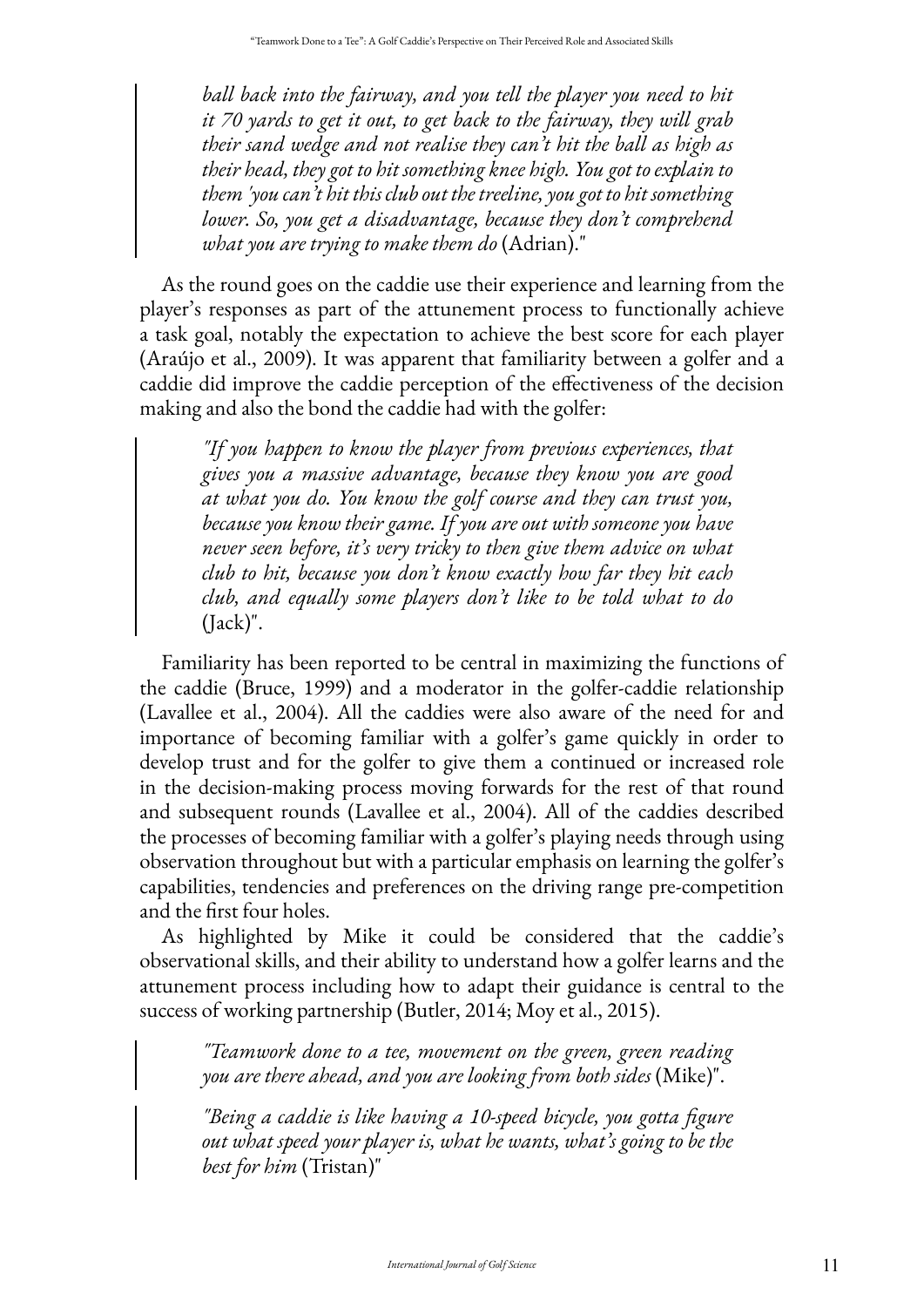Some caddies use their guidance to provide players with information that allows players to adapt their movement behaviours appropriately to achieve the task goal (Rothwell et al., 2019). Alternatively, other caddies chose to provide direct instruction on clubs and yardage. The caddies also reported observing other caddies or watching what happens on the greens to gain further knowledge to support their decision making.

It was also of note that the caddies felt it took them several months to a year (after receiving on course training) to become familiar with adapting their knowledge of the course to suit specific golfers as Leon outlines:

"*Well, I would say even now that we are still learning and still understanding lots of different aspects of caddying* (Leon)."

Furthermore, all caddies mentioned putting as one of the most difficult areas to learn, for example,

*"Putt reading you know, that's always stressful. That's what it all comes down to, a guy that's making putts. When somebody looks at you and says "what's this going to do…and it doesn't do what it's supposed to do, that reflects badly on you, and nobody wants to look bad. I always try to make sure I am exactly right with my reads and I usually am pretty good at it, I don't want to sound like I am some conceited guy here, but after doing something for 10 years on that same course all the time, on my course I am very confident but when they go to the [name] hole or they need some extra help, I been there a little bit more now, I get a little more confident there, or going down to [name] Course or [names] courses, it definitely is a little more stressful, you know* (Tristan)"

These quotes reflect how developing course knowledge is on-going and how course knowledge is central to helping the caddie increase their confidence and support they give to players. Tristan's quote in particular highlights how his experience of engaging in a specific environment influences his confidence in decision-making. In the case of Tristan, his confidence was highest when the affordance landscape (Bruineberg & Rietveld, 2014) was limited (one course he has caddied at for ten years) in comparison to when the affordance landscape (Bruineberg & Rietveld, 2014) was richer (caddying at a range of courses he had much less caddie experiences at). Taken together, these quotes highlight how the role of the caddie, in particularly a travelling caddie, influences the on-going training and support needs of the caddie, with more support and training required relative to an increase in richness in the affordance landscape (Bruineberg & Rietveld, 2014).

**Golfer-Caddie Partnership.** The foundation of the working relationship is developed through building rapport and getting a 'sense' of the player and their potential needs. The caddies did refer to the key attributes reported by Jowett and Zhong (2016), including "getting to know one another", "reading the other as an open book" and "being on the same wavelength". Similarly,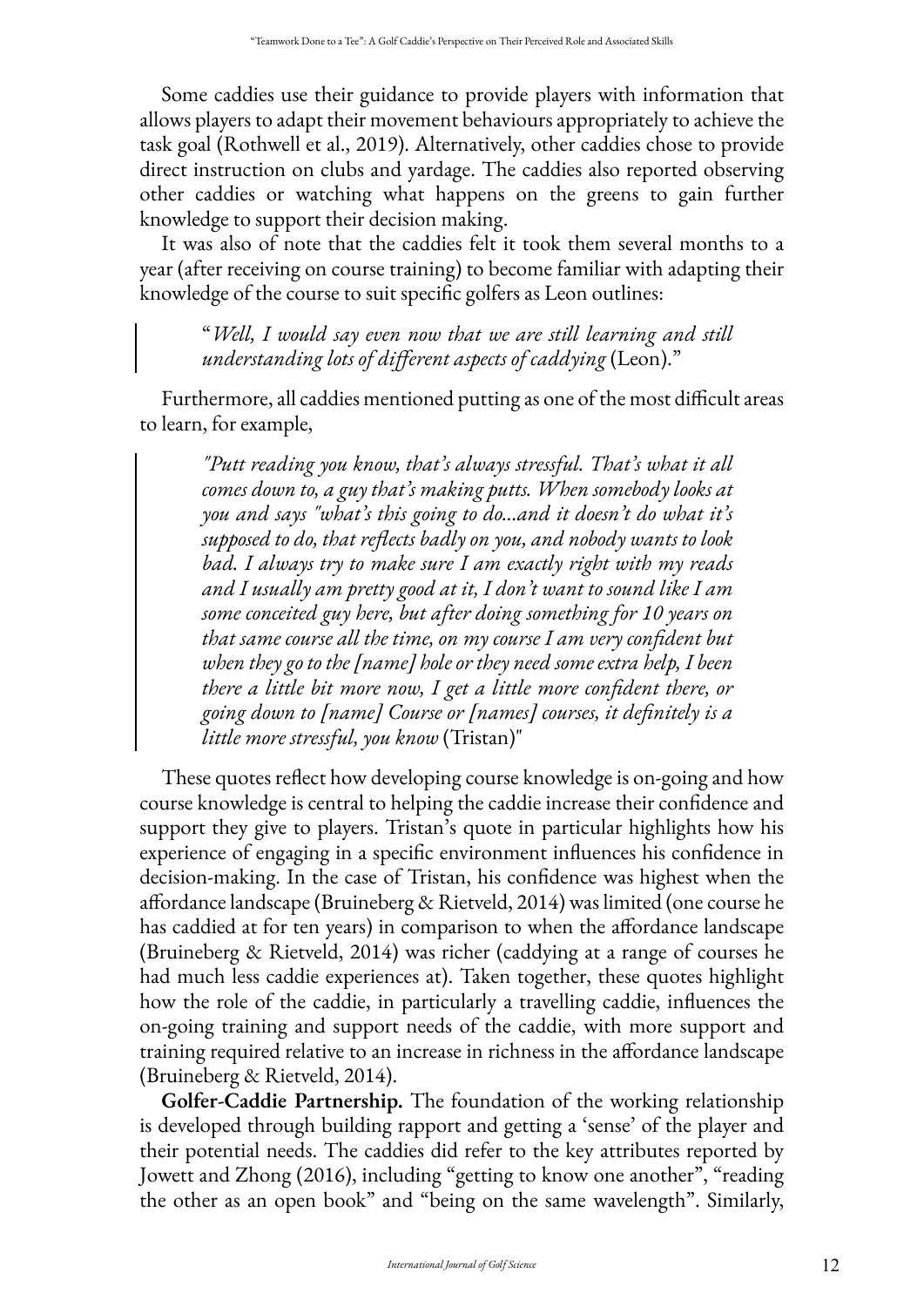the caddies discussed the importance of trust being developed early into the relationship due to the fact trust is integral to the partnership and decisionmaking in high pressure situations. As exemplified by Felipe, the trust is built from the caddie providing information that the player uses to hit a good outcome.

*"You try not to give them something that they are not even 50% chance of making, everything you try to have them do, early on, you want them to have an 85-90% chance of success, so this way they will listen to you for the next 4½ hours* (Felipe)."

When there is trust golfers and caddie do work as a unit (Pilgrim et al., 2016), however, you can see how a golfer could become over reliant on the caddie (Lavallee et al., 2004) as the golfer is probably not aware quite how much the caddie is managing for them (both from a technical and psychological standpoint) during the round and the caddie is motivated to provide help and support to the player.

*"At my best I always feel like you are almost seen and not heard, popping up at the right times, but I feel like when I'm doing a good job, giving them all the correct information, plotting my way round in terms of the best shots that I know they can hit, because at the end of the day not everyone are professional golfers so not everyone can hit the best drive. Making them feel good about what they've done and what they can do. Tend not to focus on the negatives, when I am caddying. So, focus on the positives, keep their mind on the golf for 50% of the time and 50% chatting about school or work, kids, whatever it may be, and then when it comes to the golf, try not to let them focus on anyone else, I always think they just focus on themselves and what they can achieve and only what they can control* (Jack)."

The most positive caddie experiences were associated with having a bond with the golfer and often the golfer would demonstrate in their actions mutual trust and respect, outside of the boundaries of the professional on course relationship. The bond described is consistent with Jowett and Zhong (2016) findings whereby caddies compared the bond similar to a that of a friendship and family relations whereby there is mutual respect, shared interests and like spending time together.

The caddies demonstrate skills in effective communication in order to meet the golfer's needs and manage expectations. Many of the strategies described by the caddies are underpinned by the caddie having good preparation (e.g., of their golfer's needs, course conditions, suggesting appropriate tees) combining their tournament mapping skills and experiential knowledge. For example, as Tristan highlights, caddies speak to the golfer to understand their needs before playing and they ensure the golfer has all the necessarily equipment/ food before going onto the course: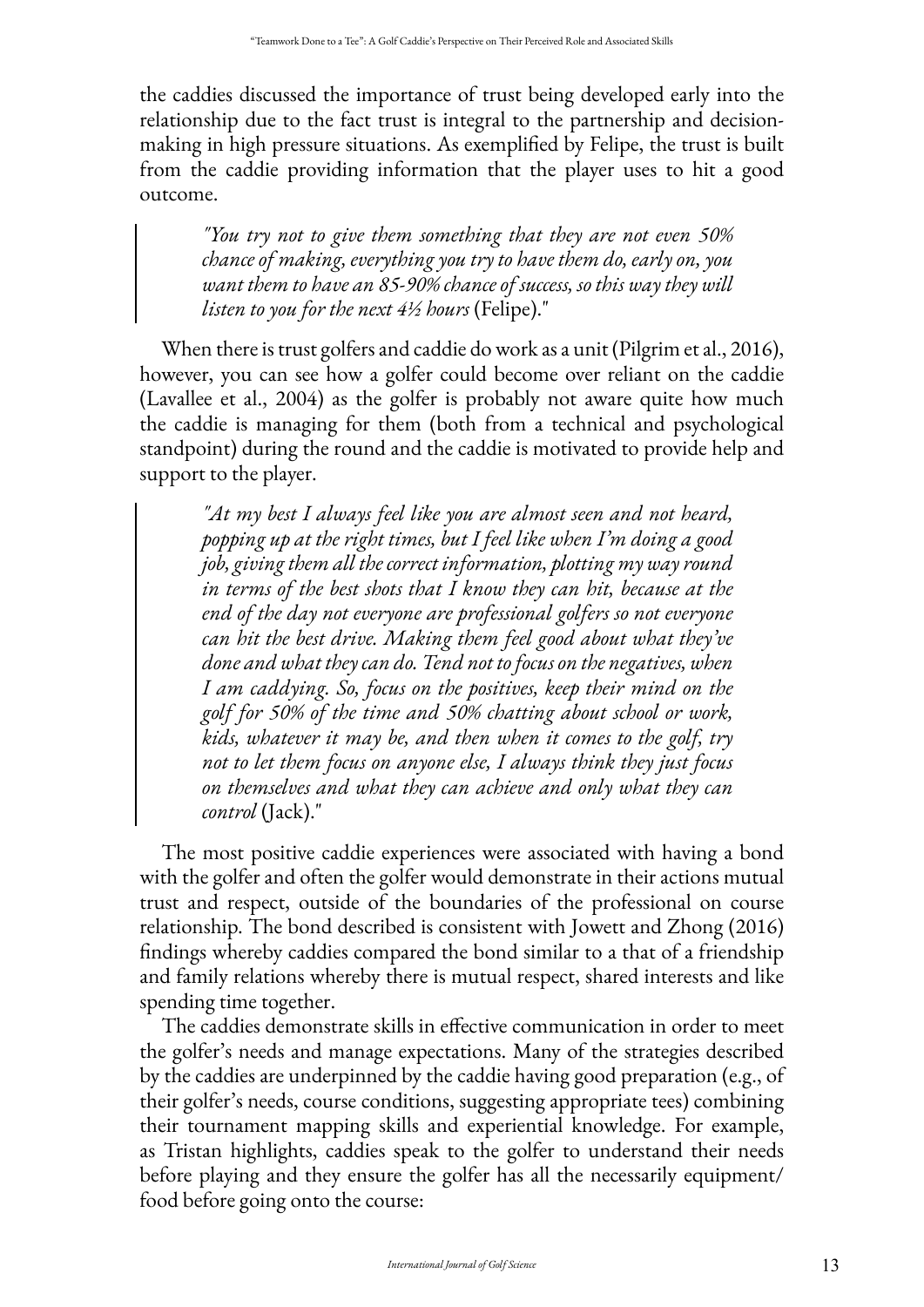*"There are a lot of decisions have to be made right away and if you don't know what somebody is about, you don't want any player to start the day off bad, that's the worst thing to start off poorly, then it's hard to get somebody back after early failure cos then they just get into negative mode and there's not much you can do then*  (Tristan)".

Also, the caddies talked about gaining feedback from their golfer post round to continuing make sure they were meet the golfers needs.

*"When it comes to competition golf it is more about asking the player what he wants from me. What is his expectation of me and then pretty much at the end of the round, was there anything I did today that you don't want me to do or anything that you'd like me to do?* (Felipe)".

Another fundamental area when maintaining the working partnership is dealing with mistakes (golfer's perception of inaccurate information or a genuine mistake). There were differences in the approaches taken by the caddies, but all strategies used minimised any potential confrontation, provided support and emphasised moving on from any mistake. The caddies often reporting speaking to other caddies and using strategies (such as not dwelling on it) to maintain their own confidence after a mistake.

*"If you are fortunate to be in a group with other caddies, you can work ahead and then with them see if it is you who has done something wrong* (Adrian)."

# *Importance of Support*

Within the dimension, there was one higher-order theme of *Support* and two lower-order theme - supporting others and support from others. What was evident in the interviews was the role support played in enabling the caddies to continue to prosper in their role and indirectly help other fellow colleagues to be effective in their role. When talking about support, the emphasis was placed on the perception of knowing support was available rather than the actual support they received *per se*.

*"We have a got a good group of lads around then it doesn't really matter where you if you have the right people around, then that can make all the difference. But support, our management team are very competent, and they are always available, and their confidentiality is pretty strong. If I ever had an issue, I'd feel more than happy going to our management team and being able to get any support I needed* (Leon)."

The perception that support is accessible if needed is a key component of Lakey and Cohen (2000) concept of perceived functional social support. Functional social support consists of support in terms of material aid,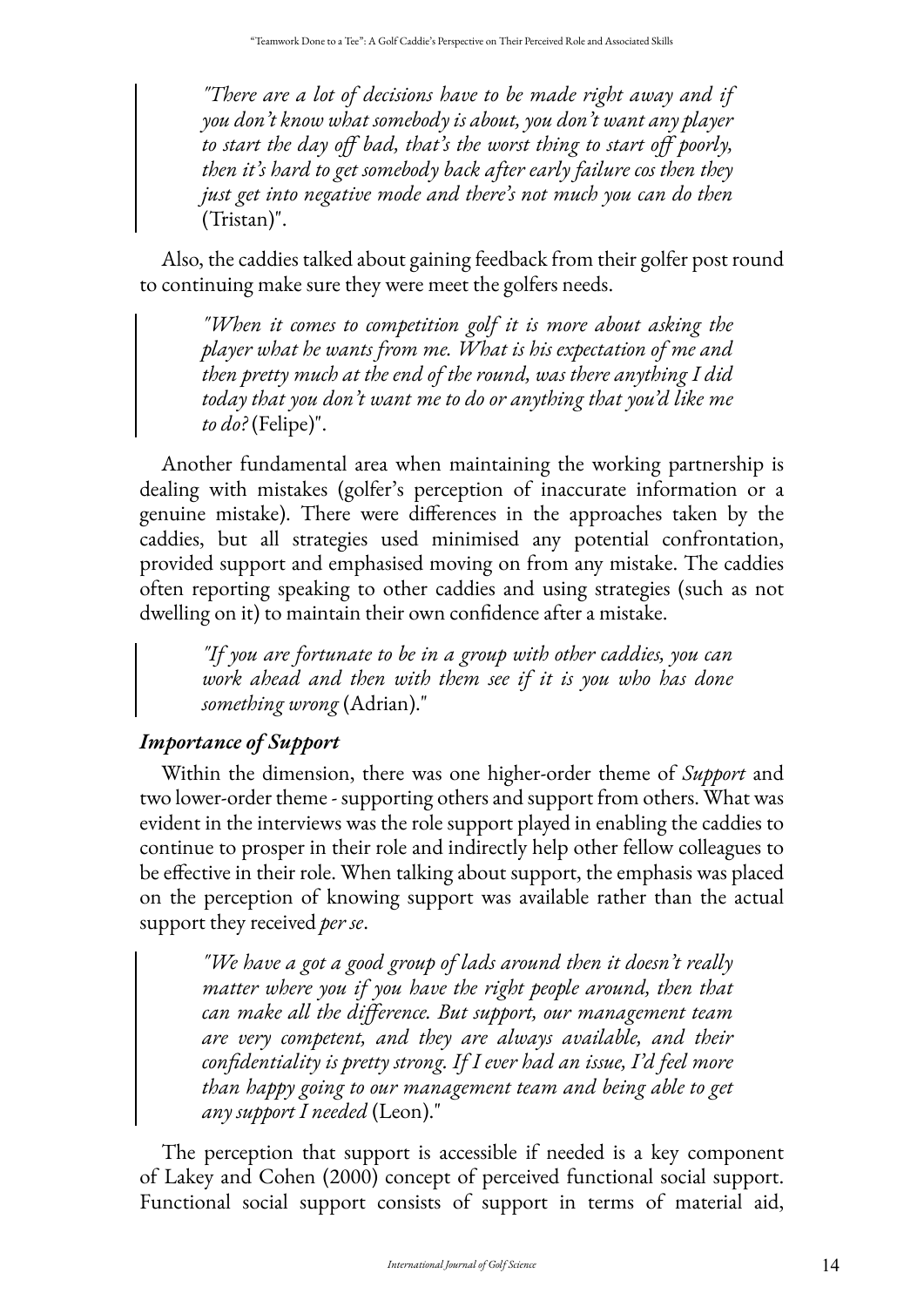emotional support, companionship or information (Lakey & Cohen, 2000) and for an example of the type of functional social support received by the caddies please see quote 14. The distinction between the *structural features*  of social networks (e.g., frequency of social contact), and the *function* of providing support to an individual is important when assessing the impact of the social support (Gallo et al., 2015). In particular, as evidence suggests the functional dimension of support is a better predictor of good health than structural dimension (Ozbay et al., 2007). It can be argued that functional social support act as a buffer to stress. This is in accord with the stress-buffering hypothesis (Cohen & Wills, 1985) that postulates social support reduces stress appraisals which in terms reduces negative health. In this case, social support (the perception of) becomes a resource factor, that positively influences the cognitive appraisal of stressful encounter and subsequent coping (Lazarus & Folkman, 1984).

"*You would say that the support really is among peers, with the caddies being in the same book, and telling them different stories about what happened the day before, and say that you have had a bad experience, it is quite good to get it off your chest and chat about it, with the other boys* (Marc)."

The social support demonstrated by the caddies was related to altruism, a sense of obligation, and the perception of reciprocity (Schwarzer & Leppin, 1991). If the perception of need for support from other caddies is not reciprocated, then this could be problematic (quote 15). Therefore, taken together the findings reinforce how important the perception of being able to 'give and take' social support is to maintain the stress reduction function of social support.

*"I would say in the beginnings, it was just going out with the veteran caddies, and as long as they saw you working hard, they would do anything they could to help you. Give your ideas on what tendencies on certain greens, that kind of stuff. Nowadays when we have newer caddies, they get on the page of they are entitled to be here because they are at [club name], they feel like they don't need to learn anything from anybody else. They are already here, so they already know everything and it kind of puts a little bit of a bad taste, in the veteran caddies* (Adrian)".

# **Conclusion**

The exploratory investigation into the role of a caddie in the golfer-caddie partnership revealed the caddie is required to develop a range of expertise, to be effective and thrive in their role. The caddie develops expertise through a mixture of training, experiential knowledge and support from fellow caddies/ management. This expertise enables the caddies to form working partnerships quicky, to help use their skills to best support the golfer to meet their needs and develop '*skilled intentionality*' (Bruineberg & Rietveld, 2014). Central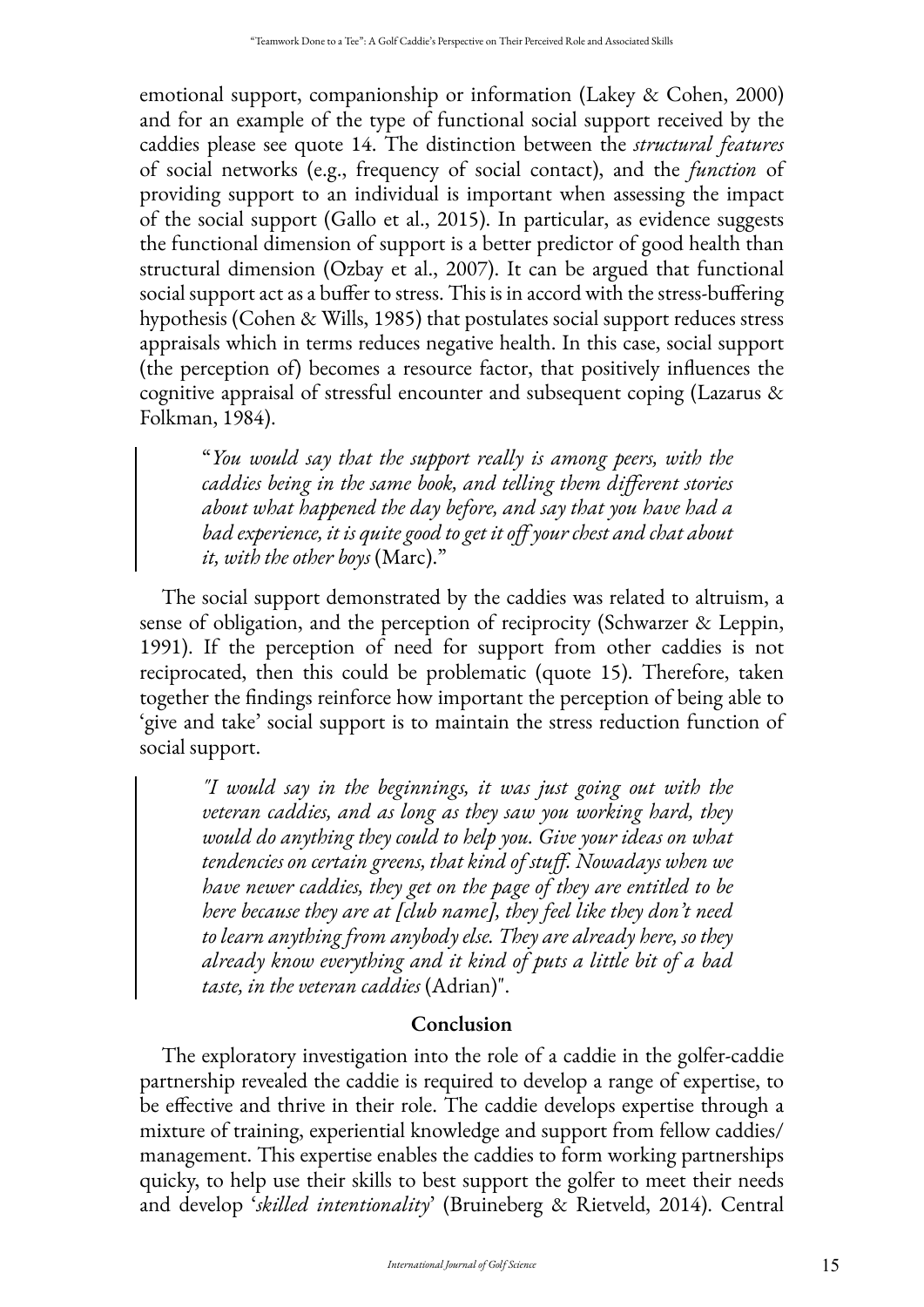to the maintenance of the caddie's role is the perception of social support from management and other caddies. Further research is required into the moderator of familiarity; exploring how caddies develop familiarity at the beginning of a partnership and when on a new course, including the development of intrapersonal skills and perceptual expertise (from ecological dynamics perspective). Moreover, it is also important to explore if increases in familiarity are linked to an over-reliance on the caddie by the golfer through the use of longitudinal research. The findings from this study have implications on understanding future training needs for caddies in relation to maintaining effective golfer-caddie relationships and best practices to support caddies.

Submitted: May 28, 2021 BST, Accepted: August 31, 2021 BST



This is an open-access article distributed under the terms of the Creative Commons Attribution 4.0 International License (CCBY-4.0). View this license's legal deed at http://creativecommons.org/licenses/ by/4.0 and legal code at http://creativecommons.org/licenses/by/4.0/legalcode for more information.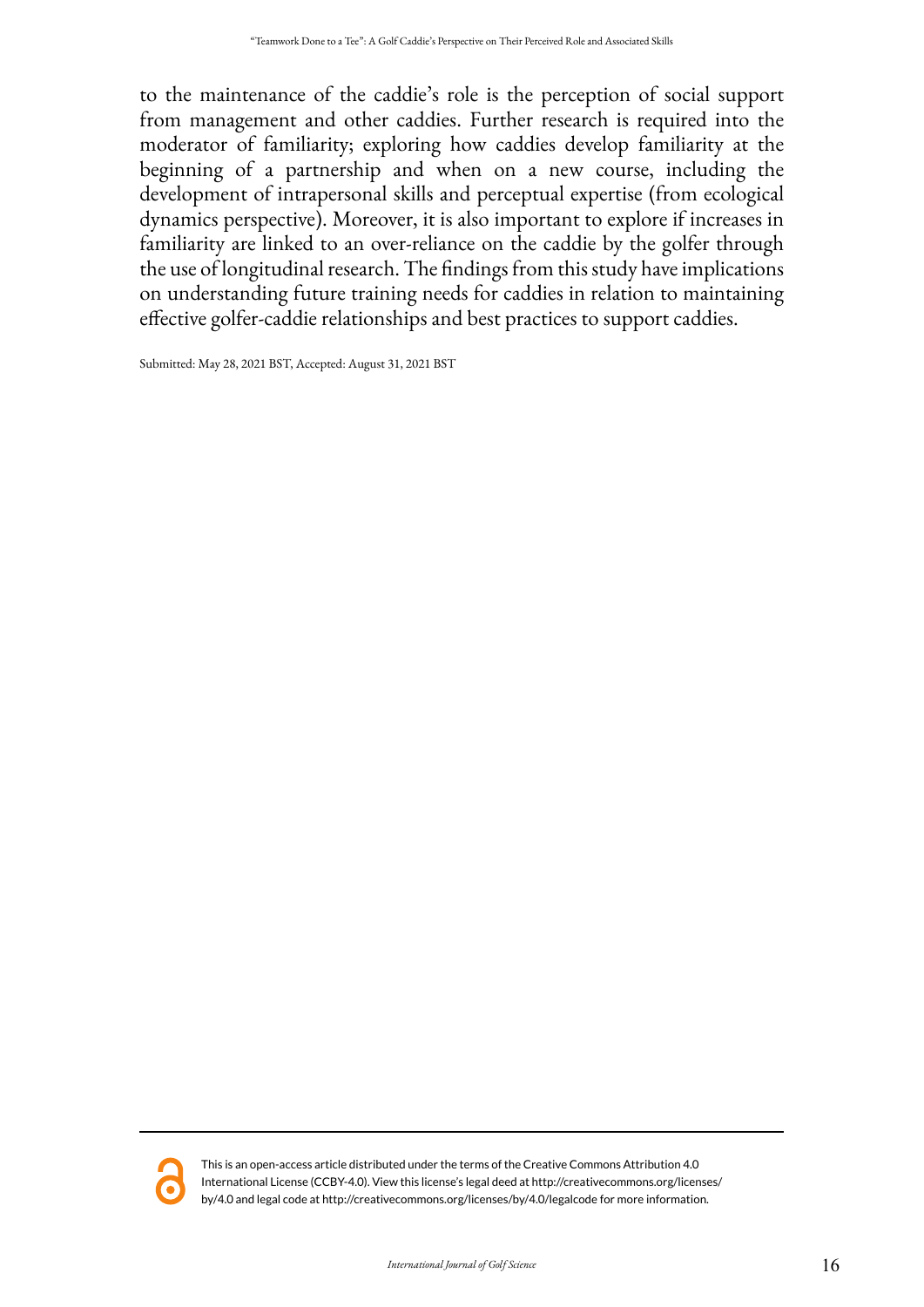### **REFERENCES**

- Araújo, D., & Davids, K. (2004). Embodied cognition and emergent decision-making in dynamical movement systems. *Junctures: The Journal for Thematic Dialogue*, *2*, 45–57.
- Araújo, D., Davids, K., Chow, J., Passos, P., & Raab, M. (2009). The development of decision making skill in sport: An ecological dynamics perspective. In M. Raab, M. Araújo, & H. Ripoll (Eds.), *Perspectives on cognition and action in sport* (pp. 157–169). Nova Science Publishers.
- Braun, V., & Clarke, V. (2006). Using thematic analysis in psychology. *Qualitative Research in Psychology*, *3*(2), 77–101.<https://doi.org/10.1191/1478088706qp063oa>
- Braun, V., Clarke, V., & Weate, P. (2017). Using thematic analysis in sport and exercise research. In B. Smith & A. C. Sparkes (Eds.), *Routledge handbook of qualitative research in sport and exercise* (pp. 213–227). Routledge.
- Bruce, D. (1999). *Turn up, keep up, and shut up: The role of a caddie in male professional golf in Australia* [Unpublished master's thesis]. The University of Queensland, Brisbane, Australia.
- Bruineberg, J., & Rietveld, E. (2014). Self-organization, free energy minimization, and optimal grip on a field of affordances. *Frontiers in Human Neuroscience*, *8*. [https://doi.org/10.3389/](https://doi.org/10.3389/fnhum.2014.00599) [fnhum.2014.00599](https://doi.org/10.3389/fnhum.2014.00599)
- Butler, J. (2014). TGfU Would you know it if you saw it? Benchmarks from the tacit knowledge of the founders. *European Physical Education Review*, *20*(4), 465–488. [https://doi.org/10.1177/](https://doi.org/10.1177/1356336x14534356) [1356336x14534356](https://doi.org/10.1177/1356336x14534356)
- Chase, M. A., Feltz, D. L., Hayashi, S. W., & Hepler, T. J. (2005). Sources of coaching efficacy: The coaches' perspective. *International Journal of Sport and Exercise Psychology*, *3*(1), 27–40. <https://doi.org/10.1080/1612197x.2005.9671756>
- Chow, J. Y. (2013). Nonlinear learning underpinning pedagogy: Evidence, challenges, and implications. *Quest*, *65*(4), 469–484. <https://doi.org/10.1080/00336297.2013.807746>
- Coate, D., & Toomey, M. (2014). Do professional golf tour caddies improve player scoring? *Journal of Sports Economics*, *15*(3), 303–312.<https://doi.org/10.1177/1527002512458799>
- Cohen, S., & Wills, T. A. (1985). Stress, social support, and the buffering hypothesis. *Psychological Bulletin*, *98*(2), 310–357.<https://doi.org/10.1037/0033-2909.98.2.310>
- Cooper, D., & Allen, J. B. (2018). The coaching process of the expert coach: A coach led approach. *Sports Coaching Review*, *7*, 142–170. <https://doi.org/10.1080/21640629.2017.1361168>
- Cordovil, R., Araújo, D., Davids, K., Gouveia, L., Barreiros, J., Fernandes, O., & Serpa, S. (2009). The influence of instructions and body-scaling as constraints on decision-making processes in team sports. *European Journal of Sport Science*, *9*(3), 169–179. [https://doi.org/10.1080/](https://doi.org/10.1080/17461390902763417) [17461390902763417](https://doi.org/10.1080/17461390902763417)
- Davids, K., Araújo, D., Seifert, L., & Orth, D. (2015). Expert performance in sport: An ecological dynamics perspective. In J. Baker & D. Farrow (Eds.), *Routledge handbook of sport expertise* (pp. 130–144). Routledge.<https://doi.org/10.4324/9781315776675-12>
- Davids, K., Button, C., & Bennett, S. J. (2007). *Acquiring movement skill: A constraints-led perspective*. Human Kinetics.
- Fry, J., & Bloyce, D. (2017). Life in the travelling circus: A study of loneliness, work stress, and money issues in touring professional golf. *Sociology of Sport Journal*, *34*(2), 148–159. [https://doi.org/](https://doi.org/10.1123/ssj.2017-0002) [10.1123/ssj.2017-0002](https://doi.org/10.1123/ssj.2017-0002)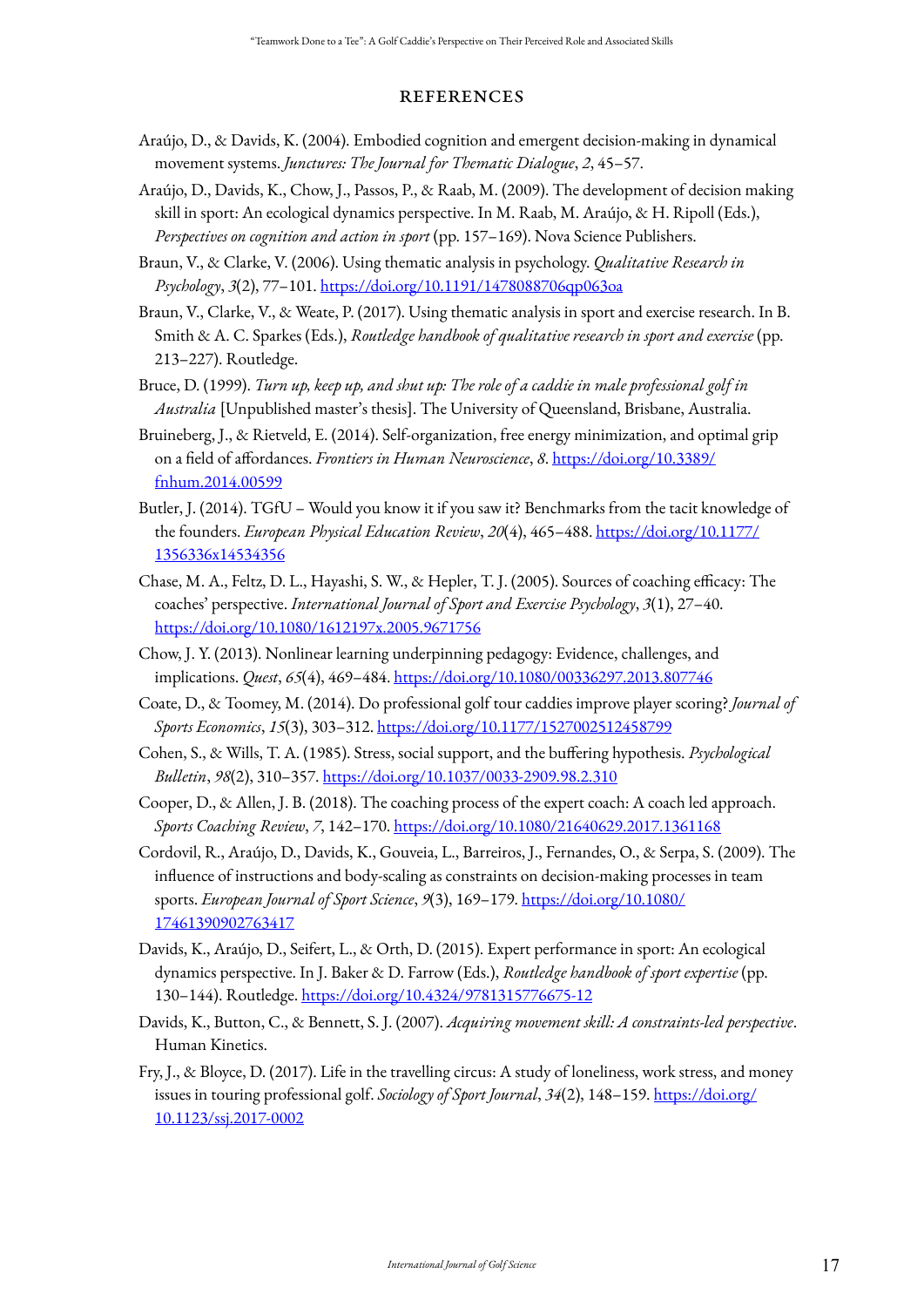Gallo, L. C., Fortmann, A. L., McCurley, J. L., Isasi, C. R., Penedo, F. J., Daviglus, M. L., … Carnethon, M. R. (2015). Associations of structural and functional social support with diabetes prevalence in US Hispanics/Latinos: Results from the HCHS/SOL Sociocultural Ancillary Study. *Journal of Behavioral Medicine*, *38*, 160–170.<https://doi.org/10.1007/s10865-014-9588>

Gibson, J. J. (1979). *The ecological approach to visual perception*. Psychology Press.

- Gill, P. W., Stewart, K. F., Treasure, E., & Chadwick, B. (2008). Methods of data collection in qualitative research: Interviews and focus groups. *British Dental Journal*, *204*(6), 291–295. <https://doi.org/10.1038/bdj.2008.192>
- Guba, E. G., & Lincoln, Y. S. (2005). Paradigmatic controversies, contradictions, and emerging confluences. In N. K. Denzin & Y. S. Lincoln (Eds.), *The Sage Handbook of Qualitative Research*  (pp. 191–215). Sage.
- Jacobs, F., Claringbould, I., & Knoppers, A. (2016). Becoming a 'good coach.' *Sport, Education and Society*, *21*(3), 411–430. <https://doi.org/10.1080/13573322.2014.927756>
- Jowett, S., & Zhong, X. (2016). Promoting Performance and Satisfaction Through Quality Golfer-Caddie Relationships. *International Journal of Golf Science*, *5*(2), 98–115. [https://doi.org/10.1123/](https://doi.org/10.1123/ijgs.2015-0016) [ijgs.2015-0016](https://doi.org/10.1123/ijgs.2015-0016)
- Lakey, B., & Cohen, S. (2000). Social Support and Theory. In S. Cohen, L. G. Underwood, & B. H. Gottlieb (Eds.), *Social support measurement and intervention* (pp. 29–52). Oxford University Press. <https://doi.org/10.1093/med:psych/9780195126709.003.0002>
- Lavallee, D., Bruce, D., & Gorely, T. (2004). The golfer-caddie partnership: An exploratory investigation into the role of the caddie. *Athletic Insight*, *6*. [http://www.athleticinsight.com/](http://www.athleticinsight.com/Vol6Iss1/GolfCaddieRole.htm) [Vol6Iss1/GolfCaddieRole.htm](http://www.athleticinsight.com/Vol6Iss1/GolfCaddieRole.htm)
- Lazarus, R. S., & Folkman, S. (1984). *Stress, appraisal, and coping*. Springer.
- Lyle, J. (2003). Stimulated recall: A report on its use in naturalistic research. *British Educational Research Journal*, *29*(6), 861–878. <https://doi.org/10.1080/0141192032000137349>
- McGannon, K. R., Smith, B., Kendellen, K., & Gonsalves, C. A. (2019). Qualitative research in six sport and exercise psychology journals between 2010 and 2017: An updated and expanded review of trends and interpretations. *International Journal of Sport and Exercise Psychology*, *19*(3), 359–379.<https://doi.org/10.1080/1612197x.2019.1655779>
- Moy, B., Renshaw, I., Davids, K., & Brymer, E. (2015). Overcoming acculturation: Physical education recruits' experiences of an alternative pedagogical approach to games teaching. *Physical Education and Sport Pedagogy*, *21*(4), 386–406. <https://doi.org/10.1080/17408989.2015.1017455>
- Mull. (2019, March). *How I Became a PGA Tour Caddie*. [https://www.thecaddienetwork.com/mull](https://www.thecaddienetwork.com/mull-this-is-how-i-became-a-pga-tour-caddie/)[this-is-how-i-became-a-pga-tour-caddie/](https://www.thecaddienetwork.com/mull-this-is-how-i-became-a-pga-tour-caddie/)
- Ozbay, F., Johnson, D. C., Dimoulas, E., Morgan, C. A., III, Charney, D., & Southwick, S. (2007). Social support and resilience to stress: From neurobiology to clinical practice. *Psychiatry*, *4*, 35.
- Patton, M. Q. (2002). *Qualitative research and evaluation methods*. Sage.
- Pilgrim, J., Robertson, S., & Kremer, P. (2016). A qualitative investigation into the role of the caddie in elite-level golf. *International Journal of Sports Science & Coaching*, *11*(4), 599–609. <https://doi.org/10.1177/1747954116654783>
- Renshaw, I., Arnott, P., & McDowall, G. (2020). *A Constraints-led Approach to Golf Coaching*. Routledge.
- Rothwell, M., Stone, J., & Davids, K. (2019). Exploring forms of life in player development pathways: The case of British Rugby League. *Journal of Motor Learning and Development*, *7*(2), 242–260. <https://doi.org/10.1123/jmld.2018-0020>